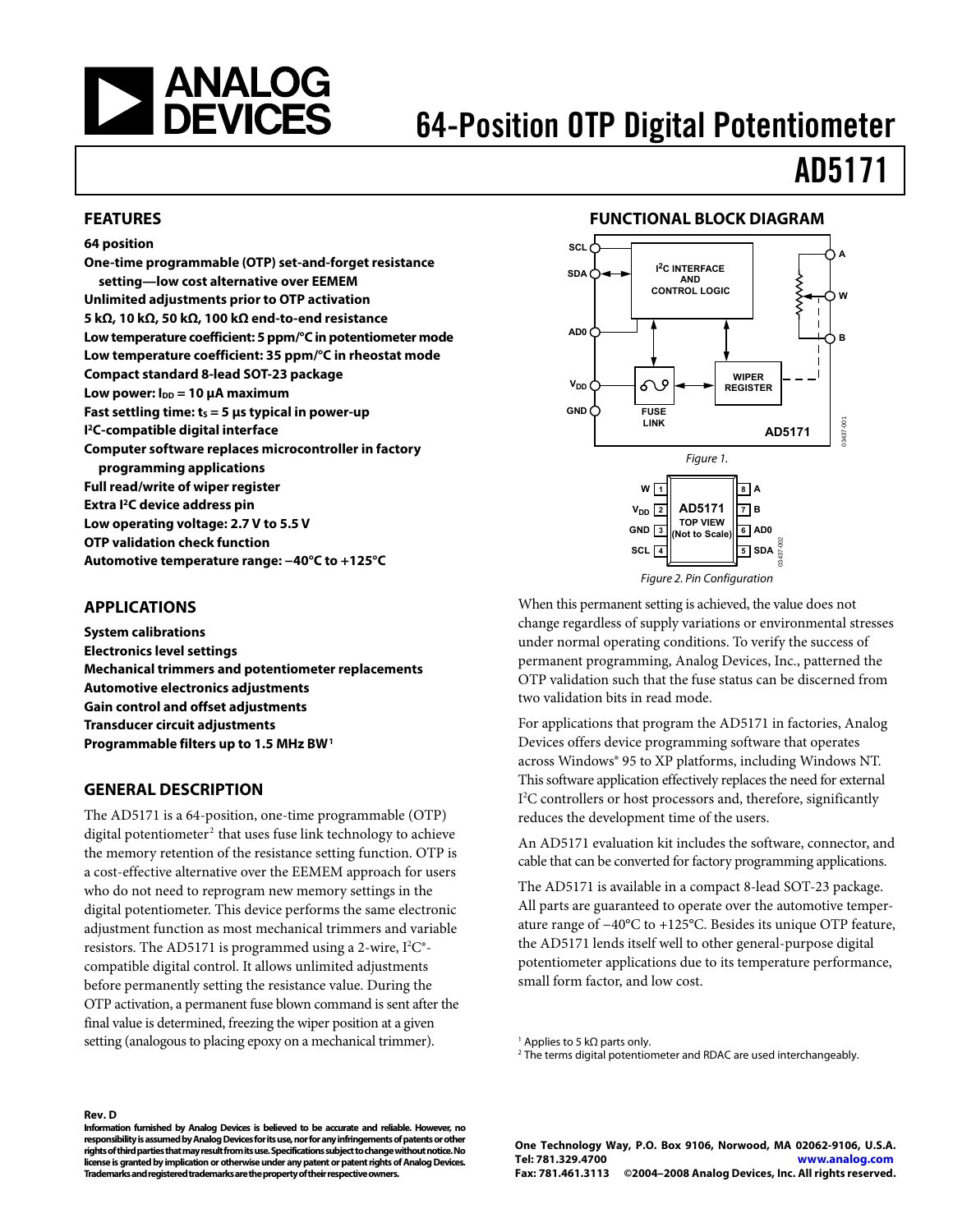# <span id="page-1-0"></span>TABLE OF CONTENTS

| Electrical Characteristics: 5 k $\Omega$ , 10 k $\Omega$ , 50 k $\Omega$ , and 100 k $\Omega$ 3    |
|----------------------------------------------------------------------------------------------------|
| Timing Characteristics: $5 \text{ k}\Omega$ , 10 k $\Omega$ , 50 k $\Omega$ , and 100 k $\Omega$ 5 |
|                                                                                                    |
|                                                                                                    |
|                                                                                                    |
|                                                                                                    |
|                                                                                                    |
|                                                                                                    |
| Variable Resistance and Voltage for Rheostat Mode  13                                              |
| Variable Resistance and Voltage for Potentiometer Mode 13                                          |
|                                                                                                    |
|                                                                                                    |
|                                                                                                    |

### **REVISION HISTORY**

### **7/08—Rev. C to Rev. D**

| Changes to Power Supplies Parameter in Table 13         |
|---------------------------------------------------------|
| Updated Fuse Blow Condition to 400 ms Throughout 5      |
| $1/08$ —Rev. B to Rev. C                                |
|                                                         |
|                                                         |
|                                                         |
|                                                         |
|                                                         |
|                                                         |
|                                                         |
|                                                         |
|                                                         |
| Changes to One-Time Programming (OTP) Section and Power |
|                                                         |
|                                                         |
|                                                         |
|                                                         |

| Programmable Voltage Source with Boosted Output  19 |  |
|-----------------------------------------------------|--|
| Level Shifting for Different Voltage Operation 19   |  |
|                                                     |  |
|                                                     |  |
|                                                     |  |
|                                                     |  |
|                                                     |  |
|                                                     |  |
|                                                     |  |

| $1/05$ —Rev. A to Rev. B                                  |
|-----------------------------------------------------------|
|                                                           |
|                                                           |
|                                                           |
|                                                           |
| Changes to Level Shifting for Different Voltage Operation |
|                                                           |
|                                                           |
| $11/04$ —Rev. 0 to Rev. A                                 |
|                                                           |
|                                                           |
| Changes to One-Time Programming Section  11               |
|                                                           |
|                                                           |
| 1/04—Revision 0: Initial Version                          |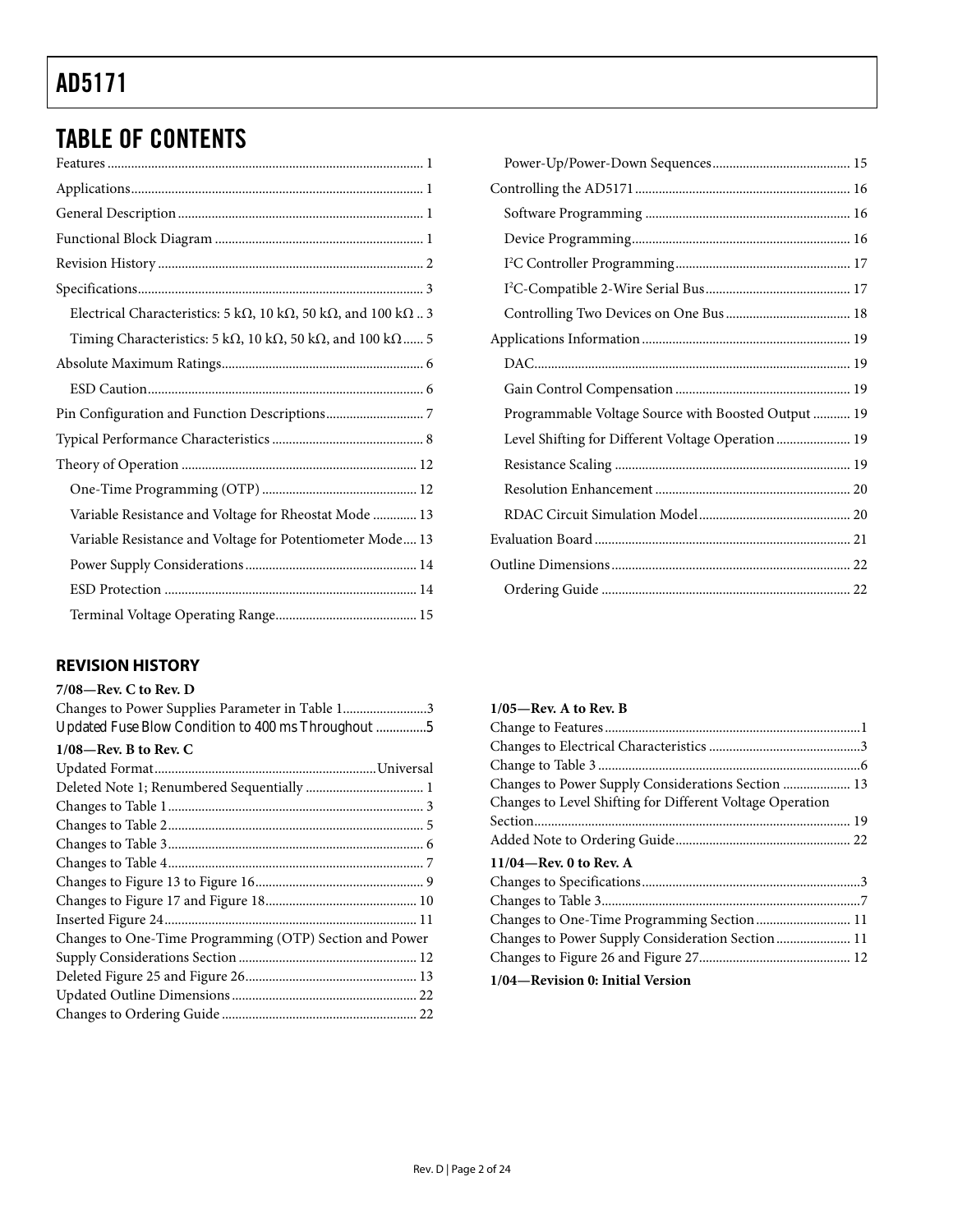### <span id="page-2-0"></span>**SPECIFICATIONS**

### **ELECTRICAL CHARACTERISTICS: 5 kΩ, 10 kΩ, 50 kΩ, AND 100 kΩ**

 $\rm{V}_{\rm{DD}}$  = 3 V to 5 V ± 10%,  $\rm{V_A}$  = V $\rm{_{DD},}$   $\rm{V_B}$  = 0 V,  $-40^o\rm{C} < T_A < +125^o\rm{C},$  unless otherwise noted.

| Table 1.                                                                             |                                           |                                                                                                 |              |                  |                       |             |
|--------------------------------------------------------------------------------------|-------------------------------------------|-------------------------------------------------------------------------------------------------|--------------|------------------|-----------------------|-------------|
| <b>Parameter</b>                                                                     | Symbol                                    | <b>Conditions</b>                                                                               | Min          | Typ <sup>1</sup> | <b>Max</b>            | Unit        |
| DC CHARACTERISTICS RHEOSTAT MODE                                                     |                                           |                                                                                                 |              |                  |                       |             |
| Resistor Differential Nonlinearity <sup>2</sup>                                      | <b>R-DNL</b>                              | $R_{WB}$ , $V_A$ = no connect,                                                                  | $-0.5$       | ±0.1             | $+0.5$                | <b>LSB</b>  |
|                                                                                      |                                           | $R_{AB}$ = 10 k $\Omega$ , 50 k $\Omega$ , and 100 k $\Omega$                                   |              |                  |                       |             |
|                                                                                      |                                           | $R_{WB}$ , $V_A$ = no connect, $R_{AB}$ = 5 k $\Omega$                                          | $-1$         | $\pm 0.25$       | $+1$                  | <b>LSB</b>  |
| Resistor Integral Nonlinearity <sup>2</sup>                                          | R-INL                                     | $R_{WB}$ , $V_A$ = no connect,<br>$R_{AB}$ = 10 k $\Omega$ , 50 k $\Omega$ , and 100 k $\Omega$ | $-1.5$       | ±0.35            | $+1.5$                | <b>LSB</b>  |
|                                                                                      |                                           | $R_{WB}$ , $V_A$ = no connect, $R_{AB}$ = 5 k $\Omega$                                          | $-1.5$       | ±0.5             | $+1.5$                | <b>LSB</b>  |
| Nominal Resistor Tolerance <sup>3</sup>                                              | $\Delta$ R <sub>AB</sub> /R <sub>AB</sub> |                                                                                                 | $-30$        |                  | $+30$                 | $\%$        |
| Resistance Temperature Coefficient                                                   | $(\Delta R_{AB}/R_{AB})/\Delta T$         |                                                                                                 |              | 35               |                       | ppm/°C      |
| <b>Wiper Resistance</b>                                                              | R <sub>w</sub>                            | $V_{DD} = 5 V$                                                                                  |              | 60               | 115                   | Ω           |
| DC CHARACTERISTICS POTENTIOMETER DIVIDER<br>MODE (SPECIFICATIONS APPLY TO ALL RDACs) |                                           |                                                                                                 |              |                  |                       |             |
| Resolution                                                                           | N                                         |                                                                                                 |              |                  | 6                     | <b>Bits</b> |
| Differential Nonlinearity <sup>4</sup>                                               | <b>DNL</b>                                |                                                                                                 | $-0.5$       | ±0.1             | $+0.5$                | <b>LSB</b>  |
| Integral Nonlinearity <sup>4</sup>                                                   | <b>INL</b>                                |                                                                                                 | $-1$         | ±0.2             | $+1$                  | <b>LSB</b>  |
| Voltage Divider Temperature Coefficient                                              | $(\Delta V_{W}/V_{W})/\Delta T$           | $Code = 0x20$                                                                                   |              | 5                |                       | ppm/°C      |
| <b>Full-Scale Error</b>                                                              | <b>V</b> WFSE                             | Code = $0x3F$ , $R_{AB} = 10 k\Omega$ ,<br>50 k $\Omega$ , and 100 k $\Omega$                   | $-1$         | $-0.5$           | 0                     | <b>LSB</b>  |
| Full-Scale Error                                                                     | <b>V</b> WFSE                             | Code = $0x3F$ , $R_{AB} = 5 k\Omega$                                                            | $-1.5$       |                  | 0                     | <b>LSB</b>  |
| Zero-Scale Error                                                                     | <b>V</b> <sub>wzse</sub>                  | Code = $0x00$ , $R_{AB} = 10 k\Omega$ ,<br>50 k $\Omega$ , and 100 k $\Omega$                   | 0            | 0.5              | $\mathbf{1}$          | <b>LSB</b>  |
|                                                                                      |                                           | Code = $0x00$ , $R_{AB} = 5 k\Omega$                                                            | 0            |                  | $\overline{2}$        | <b>LSB</b>  |
| <b>RESISTOR TERMINALS</b>                                                            |                                           |                                                                                                 |              |                  |                       |             |
| Voltage Range <sup>5</sup>                                                           | $V_A, V_B, V_W$                           | With respect to GND                                                                             |              |                  | <b>V<sub>DD</sub></b> | V           |
| Capacitance A, B <sup>6</sup>                                                        | $C_A, C_B$                                | $f = 1$ MHz, measured to GND,                                                                   |              | 25               |                       | pF          |
|                                                                                      |                                           | $code = 0x20$                                                                                   |              |                  |                       |             |
| Capacitance W <sup>6</sup>                                                           | $C_W$                                     | $f = 1$ MHz, measured to GND,<br>$code = 0x20$                                                  |              | 55               |                       | pF          |
| Common-Mode Leakage                                                                  | Iсм                                       | $V_A = V_B = V_{DD}/2$                                                                          |              | $\mathbf{1}$     |                       | nA          |
| <b>DIGITAL INPUTS</b>                                                                |                                           |                                                                                                 |              |                  |                       |             |
| Input Logic High (SDA and SCL) <sup>7</sup>                                          | V <sub>IH</sub>                           |                                                                                                 | $0.7 V_{DD}$ |                  | $V_{DD} + 0.5$        | V           |
| Input Logic Low (SDA and SCL)7                                                       | $V_{IL}$                                  |                                                                                                 | $-0.5$       |                  | $+0.3 VDD$            | V           |
| Input Logic High (AD0)                                                               | V <sub>IH</sub>                           | $V_{DD} = 3 V$                                                                                  | 3.0          |                  | $V_{DD}$              | V           |
| Input Logic Low (AD0)                                                                | $V_{IL}$                                  | $V_{DD} = 3 V$                                                                                  | 0            |                  | 1.0                   | V           |
| <b>Input Current</b>                                                                 | Ιm.                                       | $V_{IN}$ = 0 V or 5 V                                                                           |              |                  | ±1                    | μA          |
| Input Capacitance <sup>8</sup>                                                       | C <sub>IL</sub>                           |                                                                                                 |              | 3                |                       | pF          |
| <b>DIGITAL OUTPUTS</b>                                                               |                                           |                                                                                                 |              |                  |                       |             |
| Output Logic Low (SDA)                                                               | $V_{OL}$                                  | $I_{OL} = 6 \text{ mA}$                                                                         |              |                  | 0.4                   | V           |
| Three-State Leakage Current (SDA)                                                    | $I_{OZ}$                                  | $V_{IN}$ = 0 V or 5 V                                                                           |              |                  | ±1                    | μA          |
| Output Capacitance <sup>8</sup>                                                      | $C_{OZ}$                                  |                                                                                                 |              | 3                |                       | pF          |
| POWER SUPPLIES                                                                       |                                           |                                                                                                 |              |                  |                       |             |
| Power Supply Range                                                                   | <b>V</b> <sub>DD</sub>                    |                                                                                                 | 2.7          |                  | 5.5                   | V           |
| OTP Power Supply <sup>7, 9</sup>                                                     | V <sub>DD</sub> OTP                       | $T_A = 25^{\circ}C$                                                                             | 4.75         | 5                | 5.25                  | V           |
| <b>Supply Current</b>                                                                | <b>l</b> <sub>DD</sub>                    | $V_{IH}$ = 5 V or $V_{IL}$ = 0 V                                                                |              | 4                | 10                    | μA          |
| OTP Supply Current <sup>7, 10, 11</sup>                                              | <b>IDD_OTP</b>                            | $V_{DD\_OTP} = 5 V$ , $T_A = 25^{\circ}C$                                                       |              | 100              |                       | mA          |
| Power Dissipation <sup>12</sup>                                                      | P <sub>DISS</sub>                         | $V_{IH} = 5 V$ or $V_{IL} = 0 V$ , $V_{DD} = 5 V$                                               |              | 0.02             | 0.055                 | mW          |
| Power Supply Sensitivity                                                             | <b>PSSR</b>                               |                                                                                                 | $-0.025$     | $+0.001$         | $+0.025$              | $% /$ %     |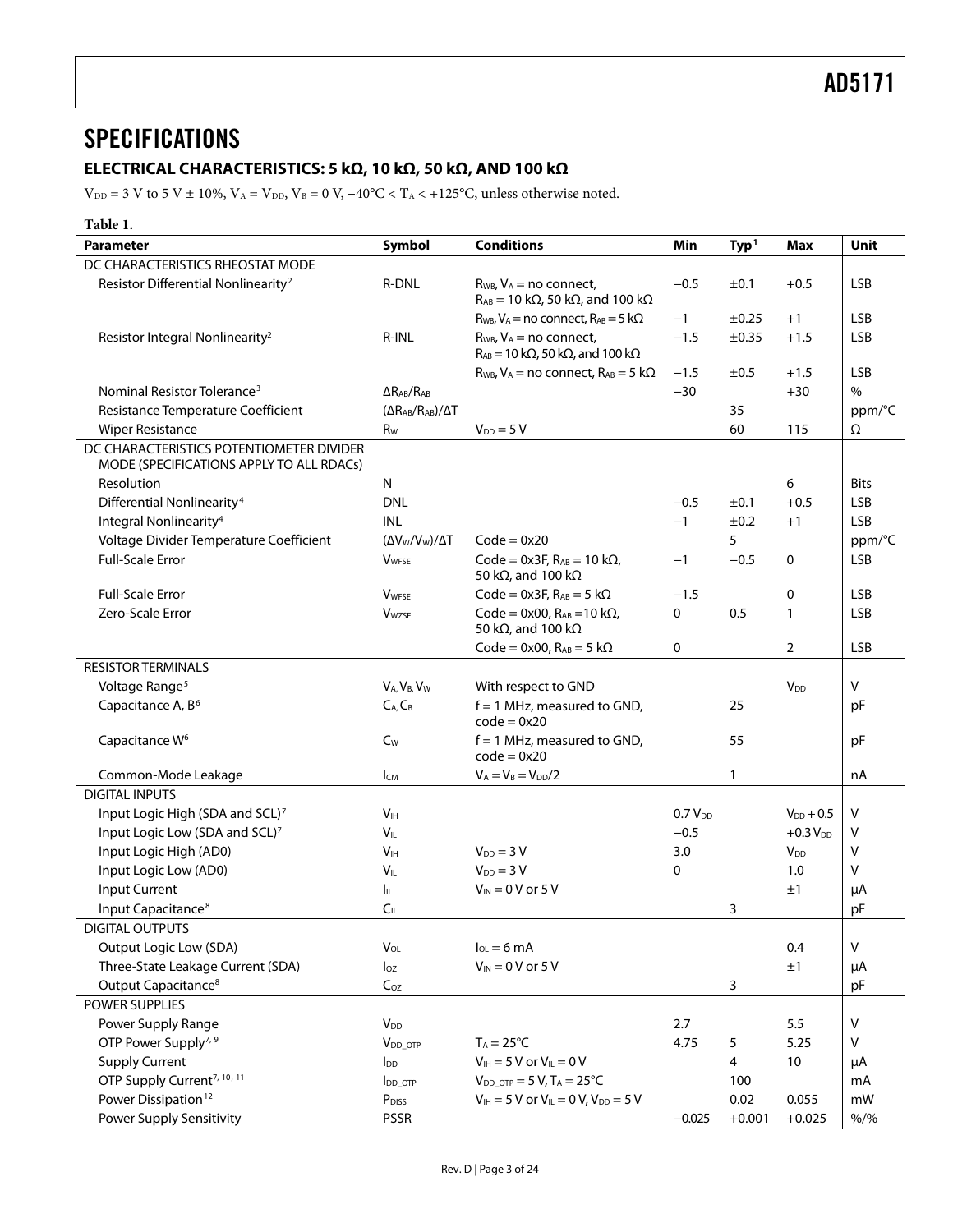<span id="page-3-0"></span>

| <b>Parameter</b>                             | Symbol                   | <b>Conditions</b>                                                       | Min  | Type <sup>1</sup> | Max | Unit           |
|----------------------------------------------|--------------------------|-------------------------------------------------------------------------|------|-------------------|-----|----------------|
|                                              |                          |                                                                         |      |                   |     |                |
| DYNAMIC CHARACTERISTICS <sup>8, 13, 14</sup> |                          |                                                                         |      |                   |     |                |
| -3 dB Bandwidth                              | BW 5k                    | $R_{AB} = 5 k\Omega$ , code = 0x20                                      |      | 1500              |     | kHz            |
|                                              | BW 10k                   | $R_{AB}$ = 10 k $\Omega$ , code = 0x20                                  |      | 600               |     | kHz            |
|                                              | <b>BW 50k</b>            | $R_{AB}$ = 50 k $\Omega$ , code = 0x20                                  |      | 110               |     | kHz            |
|                                              | <b>BW 100k</b>           | $R_{AB} = 100 \text{ k}\Omega$ , code = 0x20                            |      | 60                |     | kHz            |
| <b>Total Harmonic Distortion</b>             | <b>THD</b>               | $V_A = 1 V$ rms. $R_{AB} = 10 k\Omega$ .<br>$V_B = 0$ V dc. $f = 1$ kHz | 0.05 |                   |     | $\%$           |
| Adjustment Settling Time                     | $t_{S1}$                 | $V_A = 5 V \pm 1$ LSB error band.<br>$V_B = 0 V$ , measured at $V_W$    |      | 5                 |     | μs             |
| Power-Up Settling Time After Fuses Blown     | $t_{S2}$                 | $V_A = 5 V \pm 1$ LSB error band.<br>$V_B = 0$ V, measured at $V_W$     |      | 5                 |     | μs             |
| Resistor Noise Voltage                       | <b>e</b> <sub>N</sub> WB | $R_{AB} = 5 k\Omega$ , f = 1 kHz,<br>$code = 0x20$                      |      | 8                 |     | nV/√Hz         |
|                                              |                          | $R_{AB} = 10 k\Omega$ , f = 1 kHz,<br>$code = 0x20$                     |      | 12                |     | $nV/\sqrt{Hz}$ |

<sup>1</sup> Typical specifications represent average readings at  $25^{\circ}$ C and  $V_{DD} = 5$  V.

<sup>1</sup> Typical specifications represent average readings at 25°C and V<sub>DD</sub> = 5 V.<br><sup>2</sup> Resistor position nonlinearity error, R-INL, is the deviation from an ideal value measured between the maximum resistance minimum resistan positions. R-DNL measures the relative step change from ideal between successive tap positions. Parts are guaranteed monotonic.

 $^3$  V<sub>AB</sub> = V<sub>DD</sub>, Wiper (V<sub>W</sub>) = no connect.<br><sup>4</sup> INL and DNL are measured at V<sub>w M</sub>i

<sup>4</sup> INL and DNL are measured at V<sub>W</sub> with the RDAC configured as a potentiometer divider similar to a voltage output DAC. V<sub>A</sub> = V<sub>DD</sub> and V<sub>B</sub> = 0 V. DNL specification limits

of  $\pm$ 1 LSB maximum are guaranteed monotonic operating conditions.

<sup>5</sup> The A, B, and W resistor terminals have no limitations on polarity with respect to each other.

<sup>6</sup> Guaranteed by design; not subject to production test.

 $^7$  The minimum voltage requirement on the V $_{\rm H}$  is 0.7 V × V $_{\rm DD}$ . For example, V $_{\rm H}$  minimum = 3.5 V when V $_{\rm DD}$  = 5 V. It is typical for the SCL and SDA resistors to be pulled up to V<sub>DD</sub>. However, care must be taken to ensure that the minimum V<sub>IH</sub> is met when the SCL and SDA are driven directly from a low voltage logic controller without pullup resistors.

<sup>8</sup> Guaranteed by design; not subject to production test.

<sup>9</sup> Different from operating power supply; power supply for OTP is used one time only.

<sup>10</sup> Different from operating current; supply current for OTP lasts approximately 400 ms for one-time need only.<br><sup>11</sup> See Figure 24 for the energy plot during the OTP program.<br><sup>12</sup> P<sub>DISS</sub> is calculated from (I<sub>DD</sub> × V<sub>DD</sub>

<sup>13</sup> Bandwidth, noise, and settling time depend on the terminal resistance value chosen. The lowest R value results in the fastest settling time and highest bandwidth. The highest R value results in the minimum overall power consumption. 1<sup>4</sup> All dynamic characteristics use V<sub>DD</sub> = 5 V.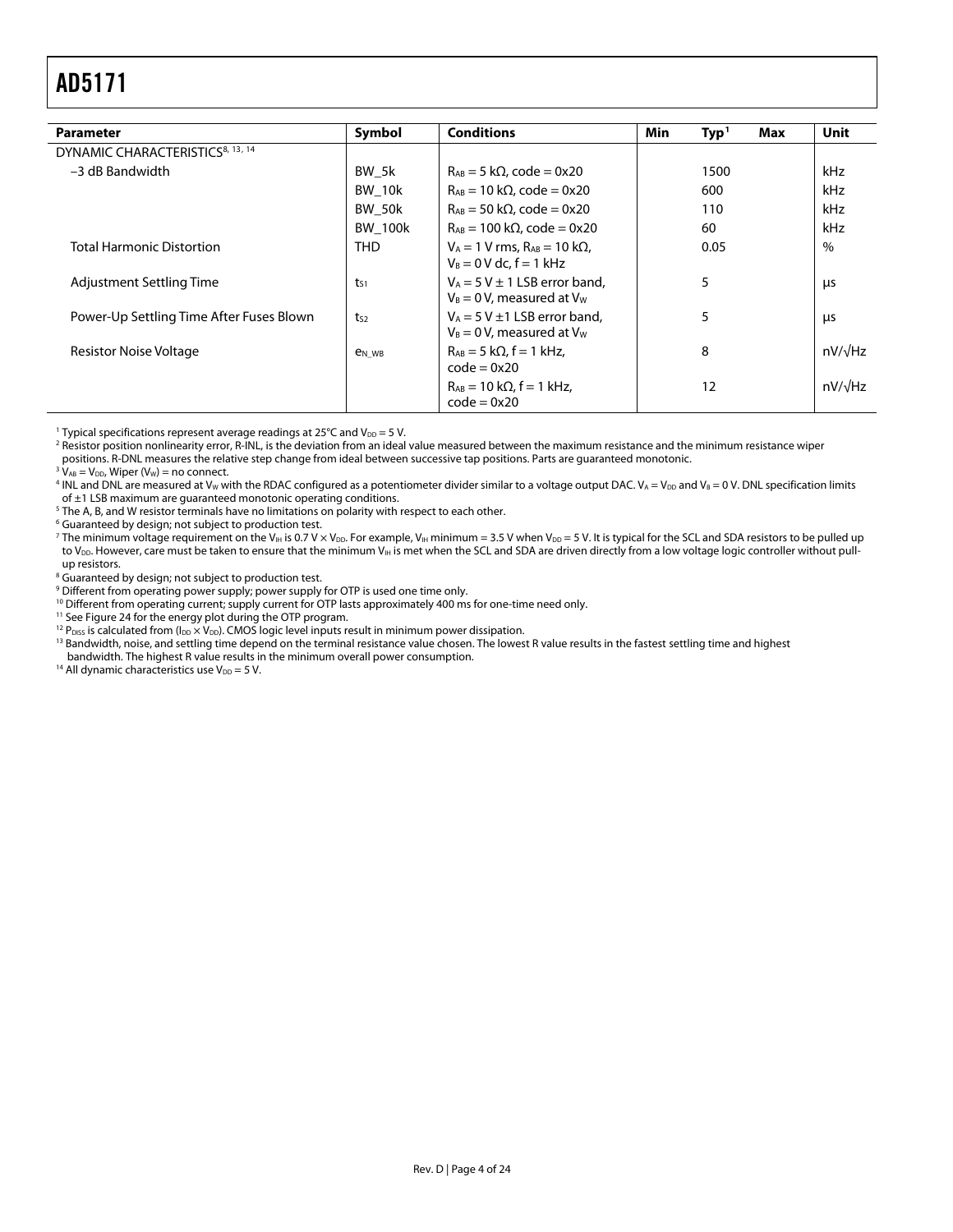### <span id="page-4-0"></span>**TIMING CHARACTERISTICS: 5 kΩ, 10 kΩ, 50 kΩ, AND 100 kΩ**

 $V_{\text{DD}} = 3$  V to 5 V ± 10%,  $V_A = V_{\text{DD}}$ ,  $V_B = 0$  V,  $-40^{\circ}\text{C} < T_A < +125^{\circ}\text{C}$ , unless otherwise noted.

| Table 2.                                                               |                  |                                                          |     |                  |     |      |
|------------------------------------------------------------------------|------------------|----------------------------------------------------------|-----|------------------|-----|------|
| <b>Parameter</b>                                                       | Symbol           | <b>Conditions</b>                                        | Min | $\mathbf{Typ}^1$ | Max | Unit |
| INTERFACE TIMING CHARACTERISTICS (APPLY TO ALL PARTS <sup>2, 3</sup> ) |                  |                                                          |     |                  |     |      |
| <b>SCL Clock Frequency</b>                                             | $f_{\text{SCL}}$ |                                                          |     |                  | 400 | kHz  |
| t <sub>BUF</sub> Bus Free Time Between Start and Stop                  | $t_1$            |                                                          | 1.3 |                  |     | μs   |
| t <sub>HD:STA</sub> Hold Time (Repeated Start)                         | t <sub>2</sub>   | After this period, the<br>first clock pulse is generated | 0.6 |                  |     | μs   |
| trow Low Period of SCL Clock                                           | t3               |                                                          | 1.3 |                  |     | μs   |
| t <sub>HIGH</sub> High Period of SCL Clock                             | t4               |                                                          | 0.6 |                  | 50  | μs   |
| t <sub>SU;STA</sub> Setup Time for Start Condition                     | ts               |                                                          | 0.6 |                  |     | μs   |
| t <sub>HD:DAT</sub> Data Hold Time                                     | t.               |                                                          |     |                  | 0.9 | μs   |
| t <sub>SU;DAT</sub> Data Setup Time                                    | t7               |                                                          | 0.1 |                  |     | μs   |
| $t_F$ Fall Time of Both SDA and SCL Signals                            | tg               |                                                          |     |                  | 0.3 | μs   |
| t <sub>R</sub> Rise Time of Both SDA and SCL Signals                   | t,               |                                                          |     |                  | 0.3 | μs   |
| t <sub>su:STO</sub> Setup Time for Stop Condition                      | $t_{10}$         |                                                          | 0.6 |                  |     | μs   |
| OTP Program Time                                                       | $t_{11}$         |                                                          |     | 400              |     | ms   |

<sup>1</sup> Typical specifications represent average readings at 25°C and V<sub>DD</sub> = 5 V.<br><sup>2</sup> Guaranteed by design; not subject to production test.<br><sup>3</sup> All dynamic characteristics use V<sub>DD</sub> = 5 V.



Figure 3. Interface Timing Diagram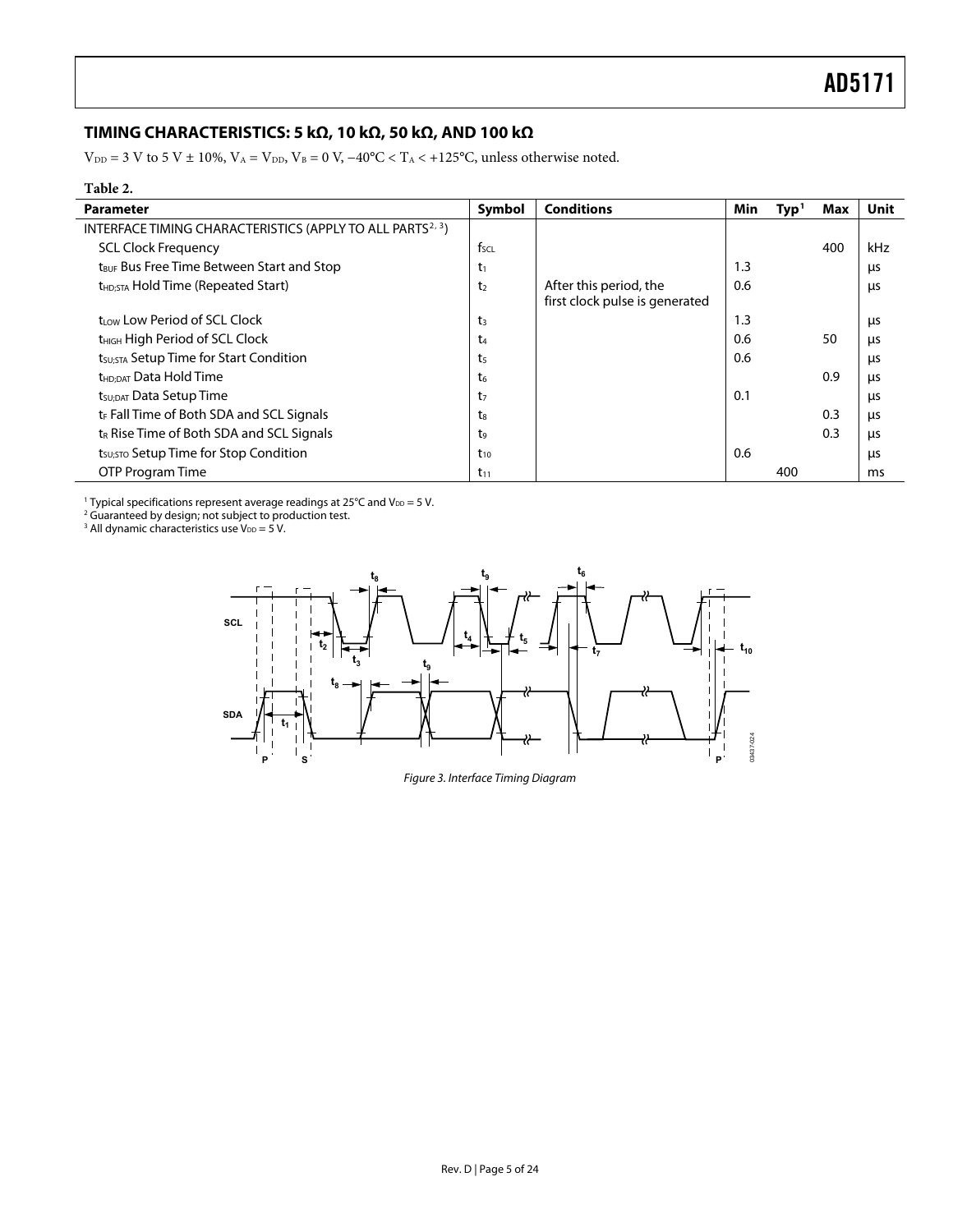### <span id="page-5-0"></span>ABSOLUTE MAXIMUM RATINGS

#### **Table 3.**

| Parameter                                                                              | Rating                               |
|----------------------------------------------------------------------------------------|--------------------------------------|
| V <sub>DD</sub> to GND                                                                 | $-0.3$ V to $+7$ V                   |
| $V_A$ , $V_B$ , and $V_W$ to GND                                                       | <b>GND to V<sub>DD</sub></b>         |
| Maximum Current                                                                        |                                      |
| I <sub>WB</sub> , I <sub>WA</sub> Pulsed                                               | $\pm 20$ mA                          |
| $I_{WB}$ Continuous ( $R_{WB} \leq 1$ k $\Omega$ , A Open) <sup>1</sup>                | $+5 \text{ mA}$                      |
| I <sub>wa</sub> Continuous (R <sub>wa</sub> $\leq 1$ k $\Omega$ , B Open) <sup>1</sup> | $\pm 5$ mA                           |
| Digital Inputs and Output Voltage to GND                                               | $0V$ to $V_{DD}$                     |
| Operating Temperature Range                                                            | $-40^{\circ}$ C to $+125^{\circ}$ C  |
| Maximum Junction Temperature (T <sub>J</sub> max)                                      | $150^{\circ}$ C                      |
| Storage Temperature Range                                                              | $-65^{\circ}$ C to +150 $^{\circ}$ C |
| Reflow Soldering                                                                       |                                      |
| Peak Temperature                                                                       | $260^{\circ}$ C                      |
| Time at Peak Temperature                                                               | 20 sec to 40 sec                     |
| Thermal Resistance $\theta_{1A}^2$                                                     | $230^{\circ}$ C/W                    |

<sup>1</sup> Maximum terminal current is bounded by the maximum applied voltage across any two of the A, B, and W terminals at a given resistance; the maximum current handling of the switches, and the maximum power dissipation of the package.  $V_{DD} = 5$  V.

<span id="page-5-1"></span><sup>2</sup> Package power dissipation =  $(T_J$  max -  $T_A$ )/ $\theta_{JA}$ .

Stresses above those listed under Absolute Maximum Ratings may cause permanent damage to the device. This is a stress rating only; functional operation of the device at these or any other conditions above those indicated in the operational section of this specification is not implied. Exposure to absolute maximum rating conditions for extended periods may affect device reliability.

### **ESD CAUTION**



ESD (electrostatic discharge) sensitive device. Charged devices and circuit boards can discharge without detection. Although this product features patented or proprietary protection circuitry, damage may occur on devices subjected to high energy ESD. Therefore, proper ESD precautions should be taken to avoid performance degradation or loss of functionality.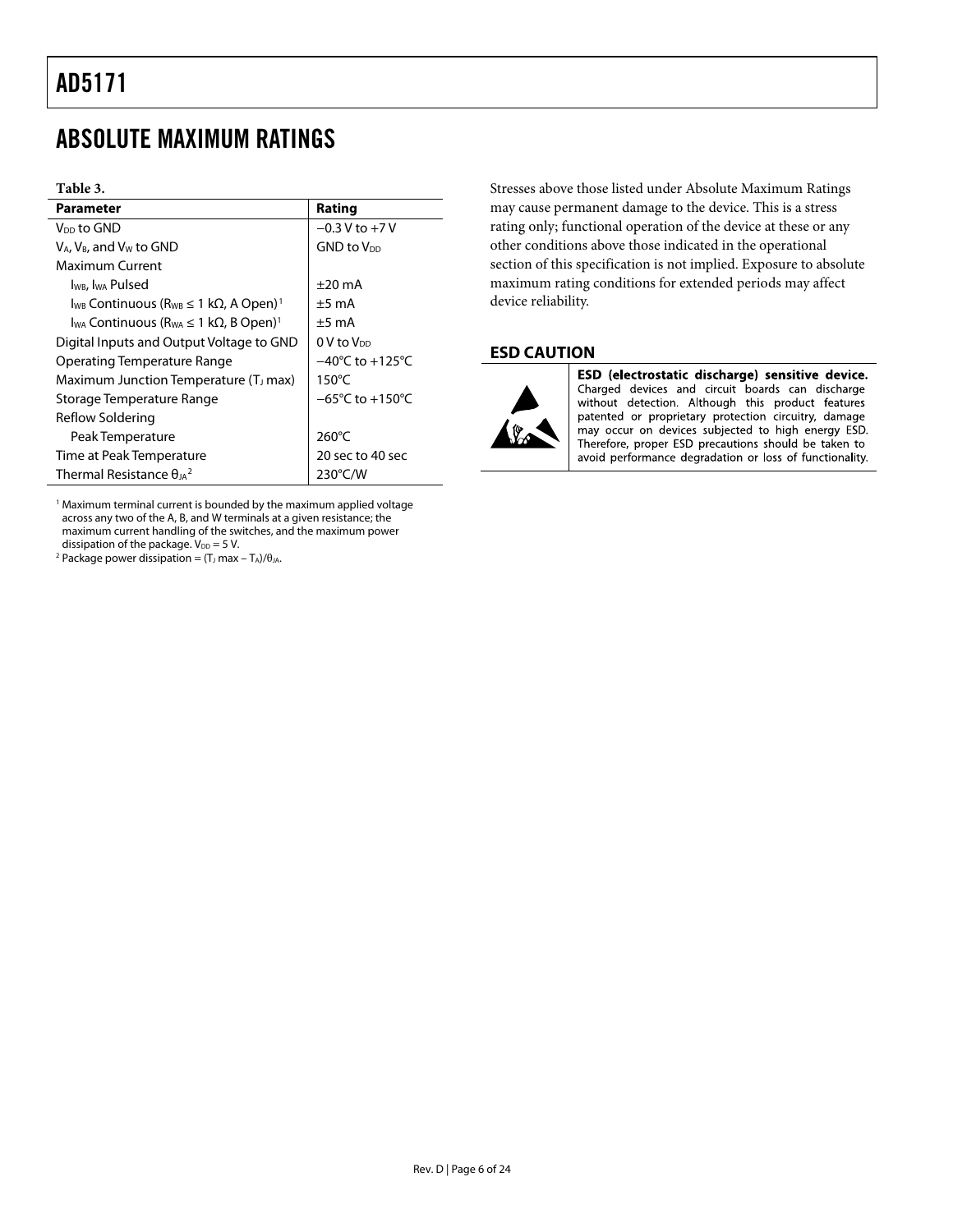### <span id="page-6-0"></span>PIN CONFIGURATION AND FUNCTION DESCRIPTIONS



#### **Table 4. Pin Function Descriptions**

| Pin No. | <b>Mnemonic</b>        | <b>Description</b>                                                                                                                                                                                          |
|---------|------------------------|-------------------------------------------------------------------------------------------------------------------------------------------------------------------------------------------------------------|
|         | W                      | Wiper Terminal W. GND $\leq$ V <sub>W</sub> $\leq$ V <sub>DD</sub> .                                                                                                                                        |
|         | <b>V</b> <sub>DD</sub> | Positive Power Supply. Specified for operation from 2.7 V to 5.5 V. For OTP programming, V <sub>DD</sub> needs to be within<br>the 4.75 V and 5.25 V range and capable of driving 100 mA.                   |
|         | GND                    | Common Ground.                                                                                                                                                                                              |
|         | <b>SCL</b>             | Serial Clock Input. Requires a pull-up resistor. If it is driven direct from a logic controller without the pull-up<br>resistor, ensure that the $V_{\text{H}}$ minimum is 0.7 V $\times$ $V_{\text{DD}}$ . |
|         | <b>SDA</b>             | Serial Data Input/Output. Requires a pull-up resistor. If it is driven direct from a logic controller without a pull-up<br>resistor, ensure that the $V_{IH}$ minimum is 0.7 V $\times$ V <sub>DD</sub> .   |
| -6      | AD0                    | <sup>12</sup> C Device Address Bit. Allows a maximum of two AD5171s to be addressed.                                                                                                                        |
|         | B                      | Resistor Terminal B. GND $\leq$ V <sub>B</sub> $\leq$ V <sub>DD</sub> .                                                                                                                                     |
| 8       | A                      | Resistor Terminal A. GND $\leq$ V <sub>A</sub> $\leq$ V <sub>pp</sub> .                                                                                                                                     |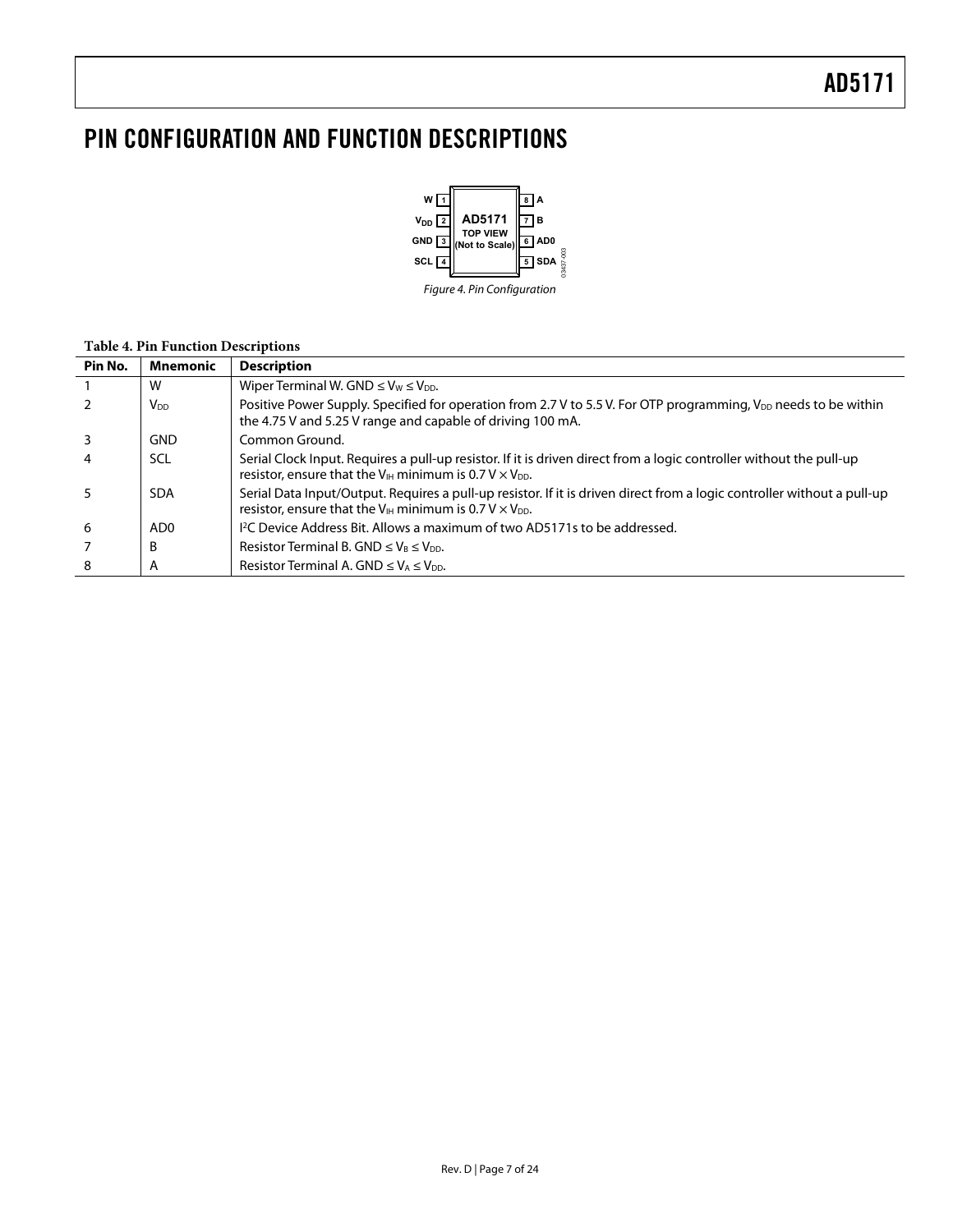<span id="page-7-0"></span>TYPICAL PERFORMANCE CHARACTERISTICS



Figure 5. R-INL vs. Code vs. Temperature







Figure 7. INL vs. Code vs. Temperature





Figure 10. Zero-Scale Error (ZSE) vs. Temperature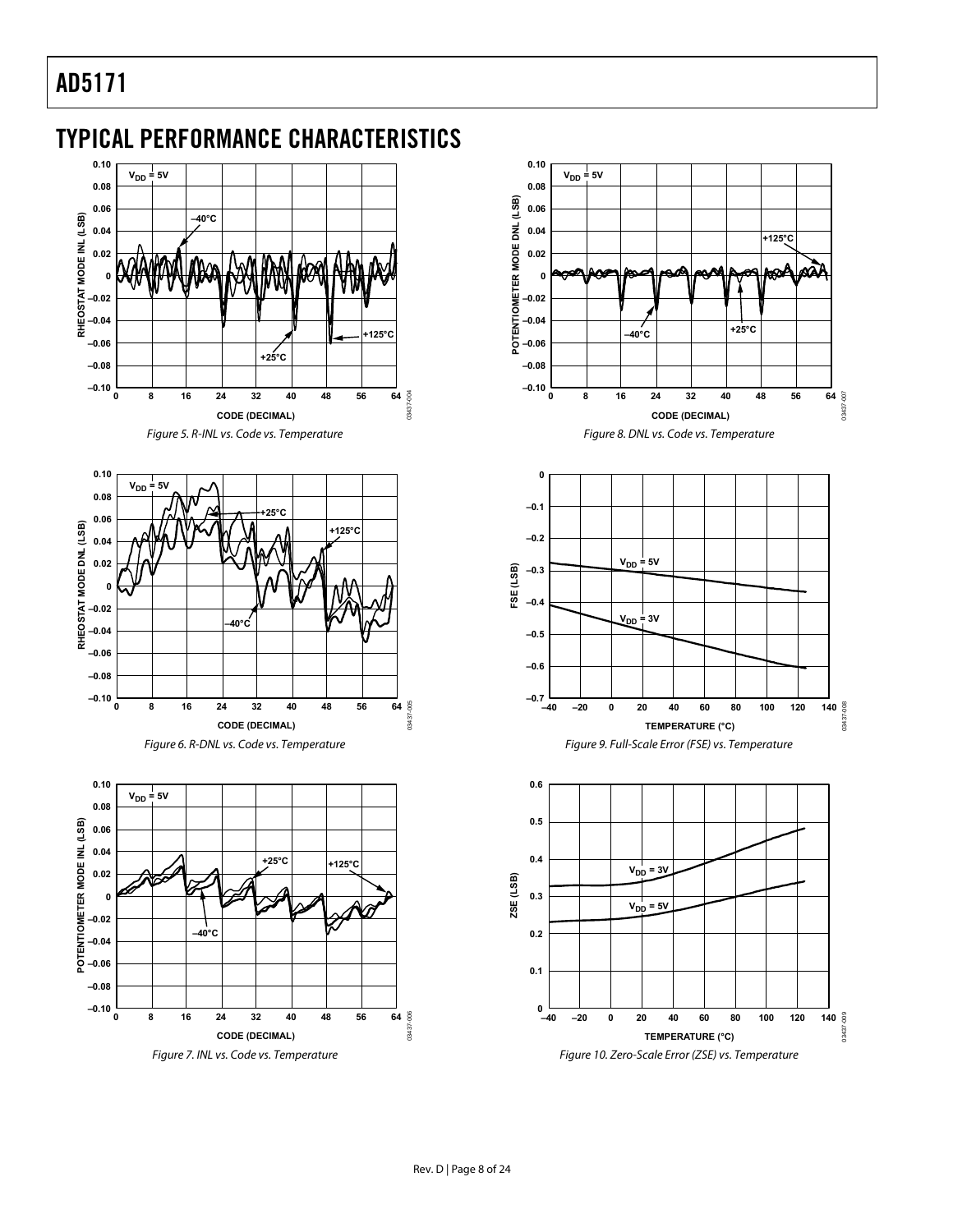<span id="page-8-0"></span>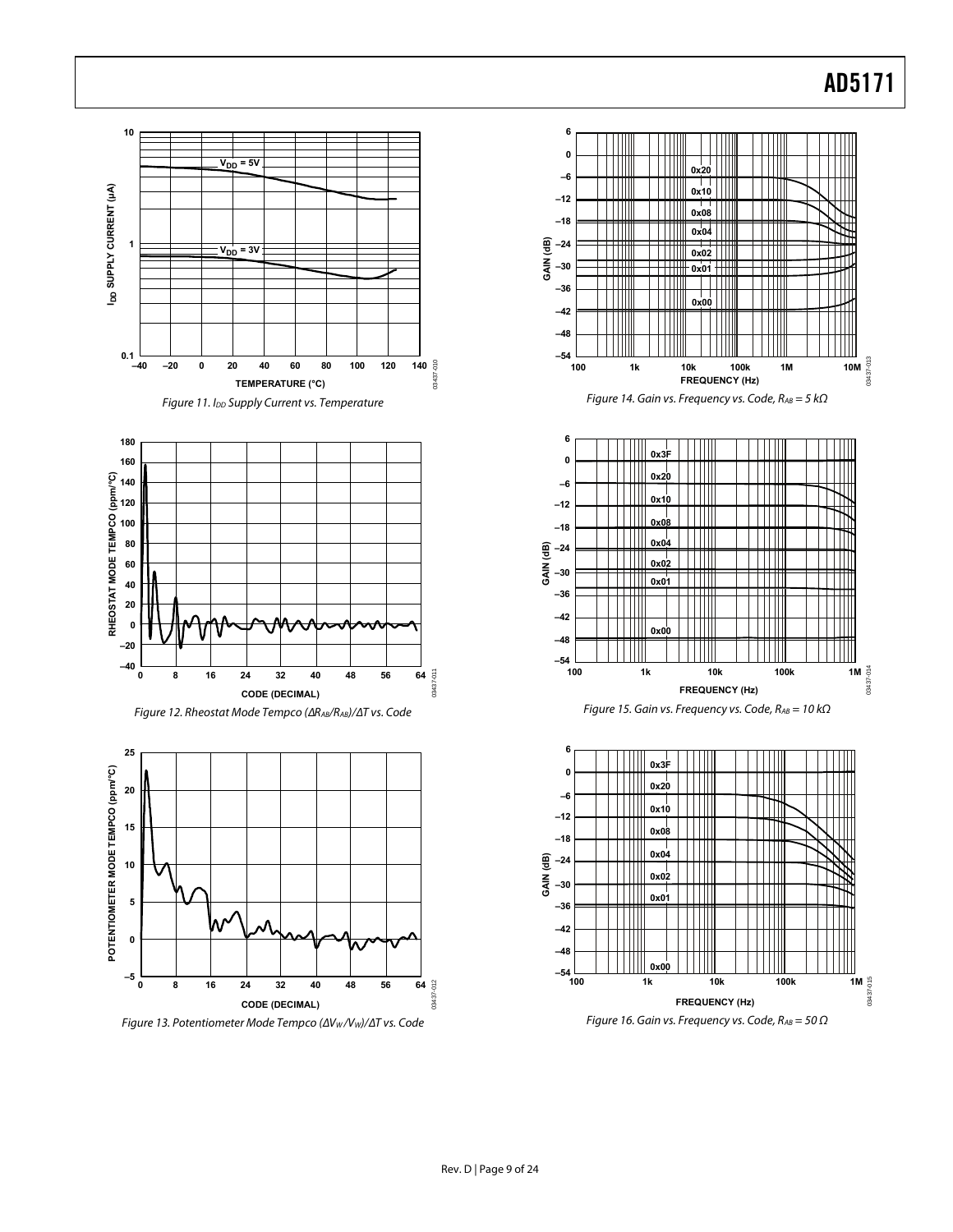

<span id="page-9-0"></span>





Figure 19. Digital Feedthrough vs. Time



Figure 20. Settling Time



Figure 21. Midscale Glitch Energy



Figure 22. Power-Up Settling Time After Fuses Blown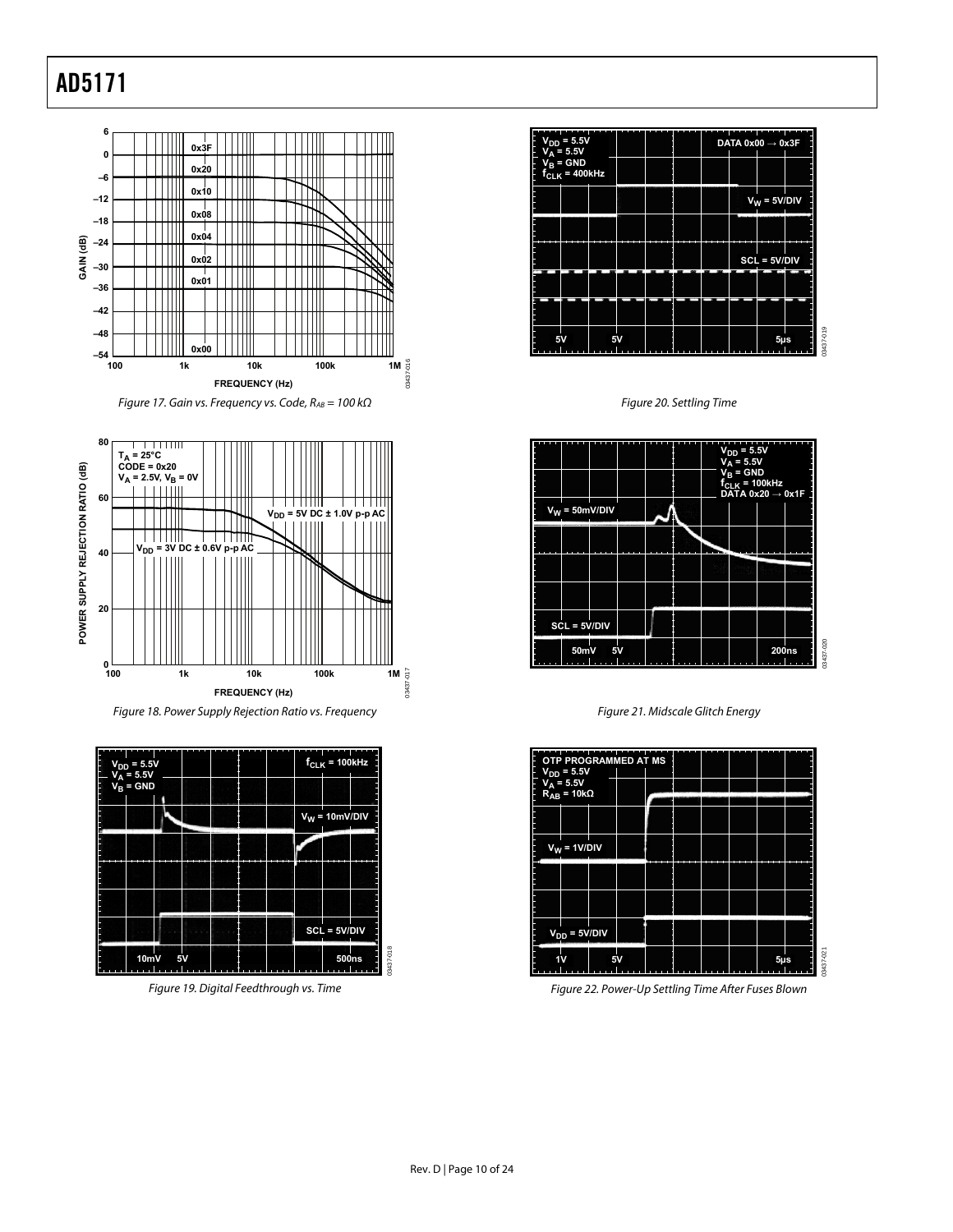

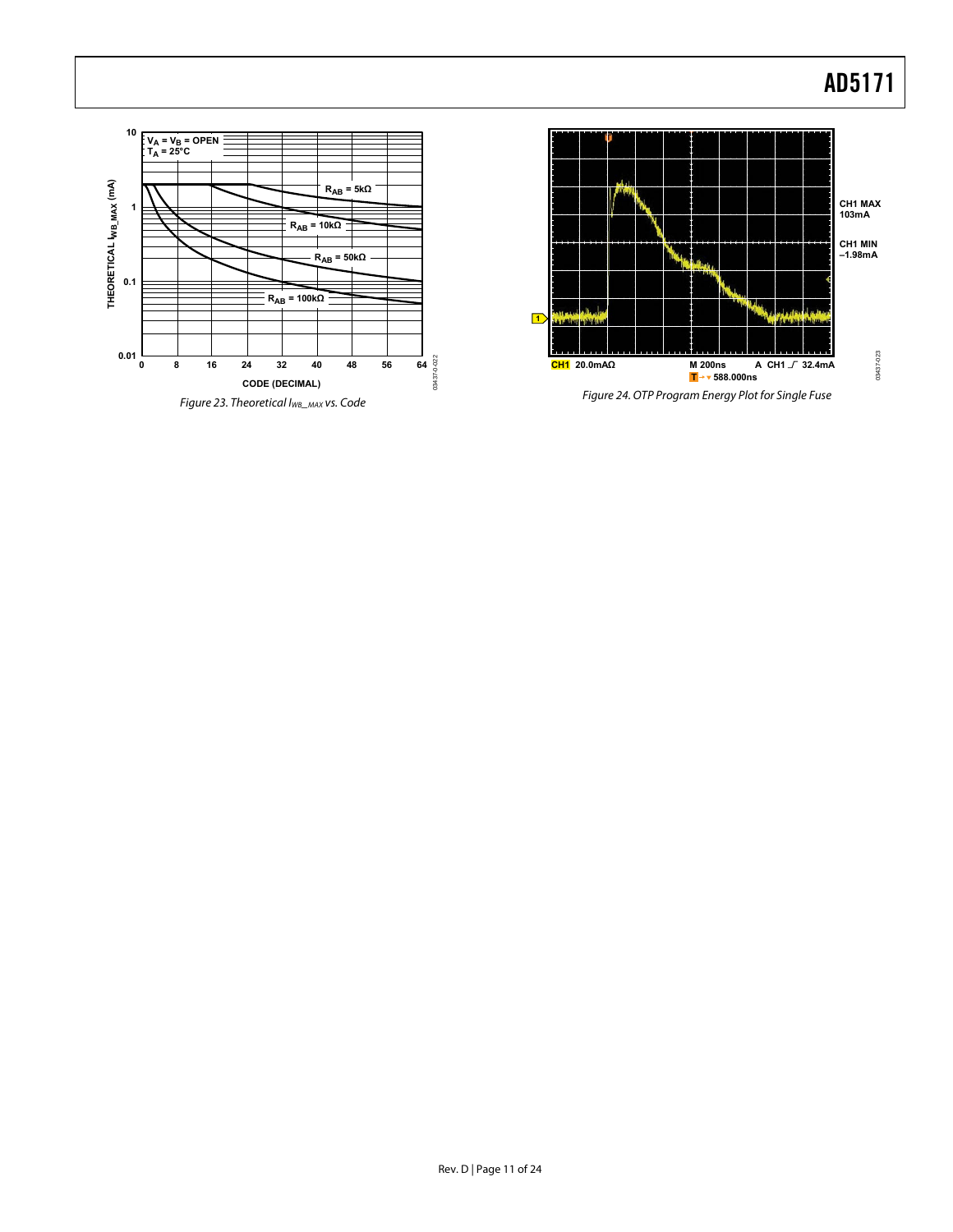### <span id="page-11-0"></span>THEORY OF OPERATION



Figure 25. Detailed Functional Block Diagram

<span id="page-11-2"></span><span id="page-11-1"></span>The AD5171 allows unlimited 6-bit adjustments, except for the one-time programmable, set-and-forget resistance setting. OTP technology is a proven, cost-effective alternative over EEMEM in one-time memory programming applications. The AD5171 employs fuse link technology to achieve the memory retention of the resistance setting function. It has six data fuses that control the address decoder for programming the RDAC, one user mode test fuse for checking setup error, and one programming lock fuse for disabling any further programming once the data fuses are blown.

### **ONE-TIME PROGRAMMING (OTP)**

Prior to OTP activation, the AD5171 presets to midscale during initial power-on. After the wiper is set at the desired position, the resistance can be permanently set by programming the T bit high along with the proper coding (see [Table 8](#page-15-1) and [Table 9](#page-15-2)) and one-time  $V_{DD\_OTP}$ . The fuse link technology of the AD517x family of digital potentiometers requires  $V_{DD\_OTP}$  between 4.75 V and 5.25 V to blow the fuses to achieve a given nonvolatile setting. On the other hand,  $V_{DD}$  can be 2.7 V to 5.5 V during operation. As a result, a system supply that is lower than 4.75 V requires external supply for OTP. In addition, the user is only allowed one attempt in blowing the fuses. If the user fails to blow the fuses at the first attempt, the fuse structures may change so that they may never be blown regardless of the energy applied at subsequent events. For details, see the [Power Supply](#page-13-1)  [Considerations](#page-13-1) section.

The device control circuit has two validation bits, E1 and E0, that can be read back to check the programming status (see [Table 5](#page-11-1)). Users should always read back the validation bits to ensure that the fuses are properly blown. After the fuses are blown, all fuse latches are enabled upon subsequent power-on; therefore, the output corresponds to the stored setting.

#### **Table 5. Validation Status**

| F1 | EΟ | <b>Status</b>                                                                                                             |  |  |  |  |
|----|----|---------------------------------------------------------------------------------------------------------------------------|--|--|--|--|
|    | 0  | Ready for programming.                                                                                                    |  |  |  |  |
|    |    | Test fuse not blown successfully. For factory setup<br>checking purpose only. Users should not see these<br>combinations. |  |  |  |  |
|    |    | Fatal error. Some fuses are not blown. Do not retry.<br>Discard the unit.                                                 |  |  |  |  |
|    |    | Successful. No further programming is possible.                                                                           |  |  |  |  |

This section discusses the fuse operation in detail. When the OTP T bit is set, the internal clock is enabled. The program then attempts to blow a test fuse. The operation stops if the test fuse is not properly blown. The validation bits, E1 and E0, show 01. This status is intended for factory setup checking purposes only; users should not see this status. If the test fuse is properly blown, the data fuses can be programmed. The six data fuses are programmed in six clock cycles. The output of the fuses is compared with the code stored in the RDAC register. If they do not match, E1 and E0 of 10 are issued as fatal errors and the operation stops. Users should never try blowing the fuses more than once because the fuse structure may have changed prohibiting further programming. As a result, the unit must be discarded. This error status can also occur if the OTP supply voltage goes above or drops below the V<sub>DD\_OTP</sub> requirement, the OTP supply current is limited, or both the voltage and current ramp times are slow. If the output and stored code match, the programming lock fuse is blown so that no further programming is possible. In the meantime, E1 and E0 issue 11, indicating the lock fuse is properly blown. All the fuse latches are enabled at power-on; therefore, from this point on, the output corresponds to the stored setting. [Figure 25](#page-11-2) shows a detailed functional block diagram.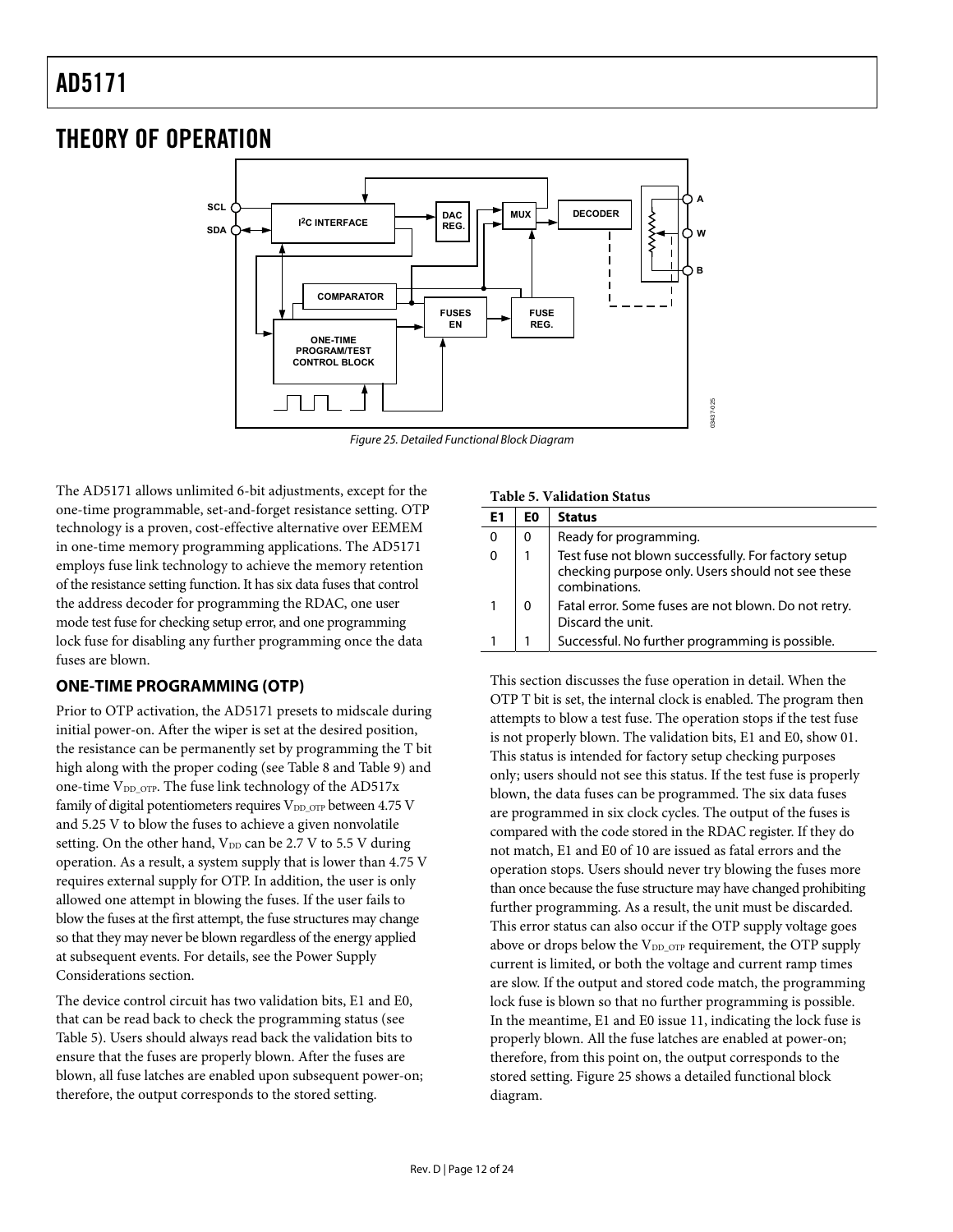### <span id="page-12-0"></span>**VARIABLE RESISTANCE AND VOLTAGE FOR RHEOSTAT MODE**

If only the W-to-B or W-to-A terminals are used as variable resistors, the unused terminal can be opened or shorted with Terminal W. This operation is called rheostat mode (see [Figure 26\)](#page-12-1).



<span id="page-12-1"></span>The nominal resistance  $(R_{AB})$  of the RDAC has 64 contact points accessed by the wiper terminal, plus Terminal B contact if R<sub>WB</sub> is considered. The 6-bit data in the RDAC latch is decoded to select one of the 64 settings. Assuming that a 10 k $\Omega$  part is used, the first connection of the wiper starts at Terminal B for Data 0x00. Such a connection yields a minimum of 60 Ω resistance between Terminal W and Terminal B due to the 60  $\Omega$  wiper contact resistance. The second connection is the first tap point, which corresponds to 219  $\Omega$  ( $R_{WB} = 1 \times R_{AB}/63 + R_{W}$ ) for Data 0x01, and so on. Each LSB data value increase moves the wiper up the resistor ladder until the last tap point is reached at 10,060  $Ω$  $(63 \times R_{AB}/63 + R_W)$ . [Figure 27](#page-12-2) shows a simplified diagram of the equivalent RDAC circuit. The general equation determining  $R_{WB}$  is

$$
R_{WB}(D) = \frac{D}{63} \times R_{AB} + R_{W}
$$
 (1)

where:

*D* is the decimal equivalent of the 6-bit binary code.

*RAB* is the end-to-end resistance.

*RW* is the wiper resistance contributed by the on-resistance of the internal switch.

<span id="page-12-2"></span>

| D (Dec) | $R_{WB}(\Omega)$ | <b>Output State</b>                   |
|---------|------------------|---------------------------------------|
| 63      | 10060            | Full-scale $(R_{AB} + R_W)$           |
| 32      | 5139             | Midscale                              |
|         | 219              | 1 LSB                                 |
|         | 60               | Zero-scale (wiper contact resistance) |

<span id="page-12-3"></span>Because a finite wiper resistance of 60  $\Omega$  is present in the zeroscale condition, care should be taken to limit the current flow between Terminal W and Terminal B in this state to a maximum pulse current 20 mA. Otherwise, degradation or possible destruction of the internal switch contact can occur.

Similar to the mechanical potentiometer, the resistance of the RDAC between the wiper (Terminal W) and Terminal A also produces a complementary resistance, R<sub>WA</sub>. When these terminals are used, Terminal B can be opened or shorted to Terminal W. Setting the resistance value for R<sub>WA</sub> starts at a maximum value of resistance and decreases as the data loaded in the latch increases in value. The general equation for this operation is

$$
R_{WA}(D) = \frac{63 - D}{63} \times R_{AB} + R_W
$$
 (2)

| D (Dec) | $R_{WA}(\Omega)$ | <b>Output State</b> |
|---------|------------------|---------------------|
| 63      | 60               | Full-scale          |
| 32      | 4980             | Midscale            |
|         | 9901             | 1 LSB               |
|         | 10060            | Zero-scale          |

The typical distribution of the resistance tolerance from device to device is process-lot dependent; it is possible to have ±30% tolerance.



Figure 27. AD5171 Equivalent RDAC Circuit

### **VARIABLE RESISTANCE AND VOLTAGE FOR POTENTIOMETER MODE**

If all three terminals are used, the operation is called the potentiometer mode. The most common configuration is the voltage divider operation (see [Figure 28\)](#page-12-3).



Figure 28. Potentiometer Mode Configuration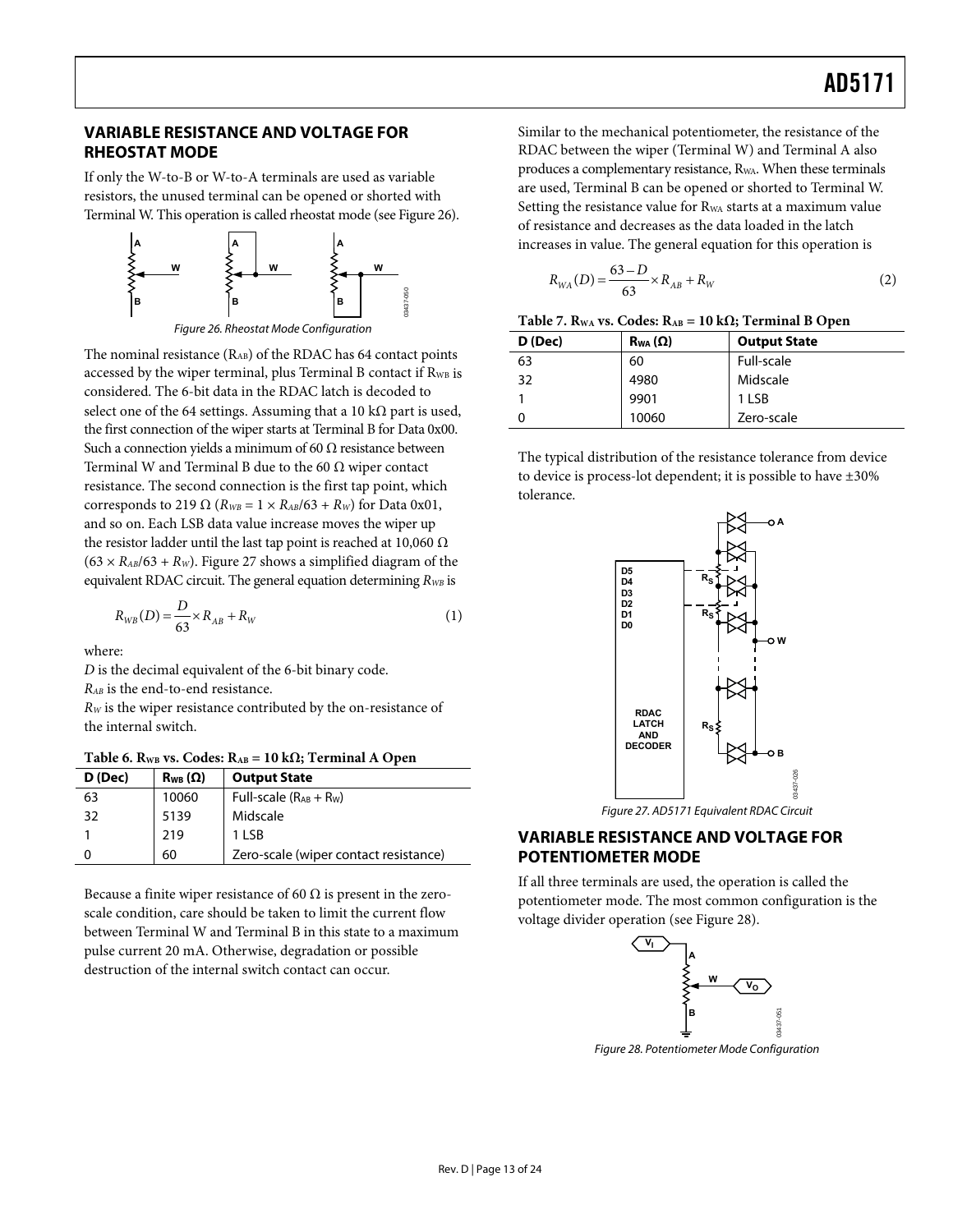<span id="page-13-0"></span>Ignoring the effect of the wiper resistance, the transfer function is simply

$$
V_W(D) = \frac{D}{63} V_A
$$
\n<sup>(3)</sup>

A more accurate calculation, which includes the wiper resistance effect, yields

$$
V_{W}(D) = \frac{\frac{D}{63}R_{AB} + R_{W}}{R_{AB} + 2R_{W}}V_{A}
$$
\n(4)

Unlike in rheostat mode where the absolute tolerance is high, potentiometer mode yields an almost ratiometric function of  $D/63$  with a relatively small error contributed by the R<sub>W</sub> terms; thus, the tolerance effect is almost cancelled. Although the thin film step resistor  $(R<sub>s</sub>)$  and CMOS switches resistance  $(R<sub>w</sub>)$  have very different temperature coefficients, the ratiometric adjustment also reduces the overall temperature coefficient effect to 5 ppm/°C, except at low value codes where R<sub>W</sub> dominates.

Potentiometer mode includes other operations such as op amp input, feedback resistor networks, and voltage scaling applications. Terminal A, Terminal W, and Terminal B can, in fact, be input or output terminals provided that  $|V_{AB}|$ ,  $|V_{WA}|$ , and  $|V_{WB}|$  do not exceed V<sub>DD</sub> to GND.

### <span id="page-13-1"></span>**POWER SUPPLY CONSIDERATIONS**

To minimize the package pin count, both the OTP and normal operating voltage supplies share the same  $V_{DD}$  terminal of the AD5171. The AD5171 employs fuse link technology that requires 4.75 V to 5.25 V for blowing the internal fuses to achieve a given setting, but normal V<sub>DD</sub> can be anywhere between 2.7 V and 5.5 V after the fuse programming process. As a result, dual voltage supplies and isolation are needed if system V<sub>DD</sub> is lower than the required  $V_{DD\_OTP}$ . The fuse programming supply (either an on-board regulator or rack-mount power supply) must be rated at 4.75 V to 5.25 V and able to provide a 100 mA current for 400 ms for successful one-time programming. Once fuse programming is complete, the V<sub>DD\_OTP</sub> supply must be removed to allow normal operation at 2.7 V to 5.5 V; the device then consumes current in the μA range.

<span id="page-13-3"></span>

<span id="page-13-2"></span>Figure 29. 5 V OTP Supply Isolated from the 2.7 V Normal Operating Supply; the  $V_{DD\_OTP}$  supply must be removed once OTP is complete.

When operating at 2.7 V, use of the bidirectional low threshold P-Ch MOSFETs is recommended for the isolation of the supply. As shown in [Figure 29,](#page-13-2) this assumes that the 2.7 V system voltage is applied first, and the P1 and P2 gates are pulled to ground, thus turning on P1 and, subsequently, P2. As a result, V<sub>DD</sub> of the AD5171 approaches 2.7 V. When the AD5171 setting is found, the factory tester applies the  $V_{DD\_OTP}$  to both the  $V_{DD}$ and the MOSFETs gates, thus turning off P1 and P2. The OTP command should be executed at this time to program the AD5171 while the 2.7 V source is protected. Once the fuse programming is complete, the tester withdraws the  $V_{DD\_OTP}$  and the setting of the AD5171 is permanently fixed.

The AD5171 achieves the OTP function through blowing internal fuses. Users should always apply the 4.75 V to 5.25 V one-time program voltage requirement at the first fuse programming attempt. Failure to comply with this requirement may lead to a change in the fuse structures, rendering programming inoperable.

Care should be taken when SCL and SDA are driven from a low voltage logic controller. Users must ensure that the logic high level is between 0.7 V  $\times$  V<sub>DD</sub> and V<sub>DD</sub>. Refer to the Level Shifting [for Different Voltage Operation](#page-18-1) section.

Poor PCB layout introduces parasitics that may affect the fuse programming. Therefore, it is recommended that a 10 μF tantalum capacitor be added in parallel with a 1 nF ceramic capacitor as close as possible to the V<sub>DD</sub> pin. The type and value chosen for both capacitors are important. This combination of capacitor values provides both a fast response and larger supply current handling with minimum supply droop during transients. As a result, these capacitors increase the OTP programming success by not inhibiting the proper energy needed to blow the internal fuses. Additionally, C1 minimizes transient disturbance and low frequency ripple, while C2 reduces high frequency noise during normal operation.

### **ESD PROTECTION**

Digital inputs SDA and SCL are protected with a series input resistor and parallel Zener ESD structures (see [Figure 30](#page-13-3)).



Figure 30. ESD Protection of Digital Pins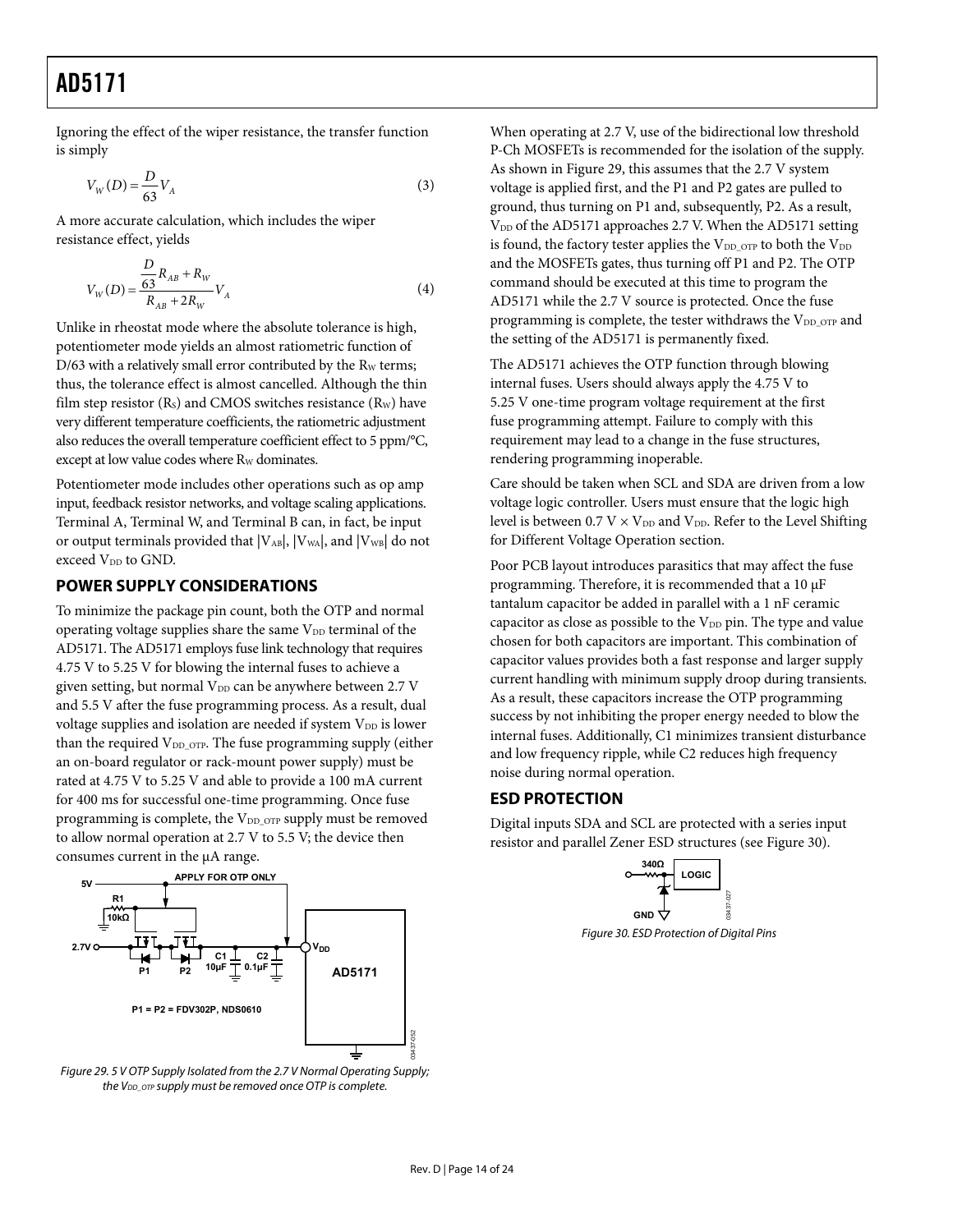### <span id="page-14-0"></span>**TERMINAL VOLTAGE OPERATING RANGE POWER-UP/POWER-DOWN SEQUENCES**

There are also ESD protection diodes between  $V_{DD}$  and the RDAC terminals; therefore, the  $V_{DD}$  of the AD5171 defines their voltage boundary conditions (see [Figure 31](#page-14-1)). Supply signals present on Terminal A, Terminal B, and Terminal W that exceed V<sub>DD</sub> are clamped by the internal forward-biased diodes and should be avoided.



<span id="page-14-1"></span>Figure 31. Maximum Terminal Voltages Set by V<sub>DD</sub>

Similarly, because of the ESD protection diodes, it is important to power  $V_{DD}$  first before applying any voltages to Terminal A, Terminal B, and Terminal W. Otherwise, the diode is forwardbiased such that V<sub>DD</sub> is powered unintentionally and can affect the remainder of the users' circuits. The ideal power-up sequence is the following order: GND,  $V_{DD}$ , digital inputs, and  $V_A/V_B/V_W$ . The order of powering  $V_A$ ,  $V_B$ ,  $V_W$ , and the digital inputs is not important as long as they are powered after  $V_{DD}$ . Similarly,  $V_{DD}$ should be powered down last.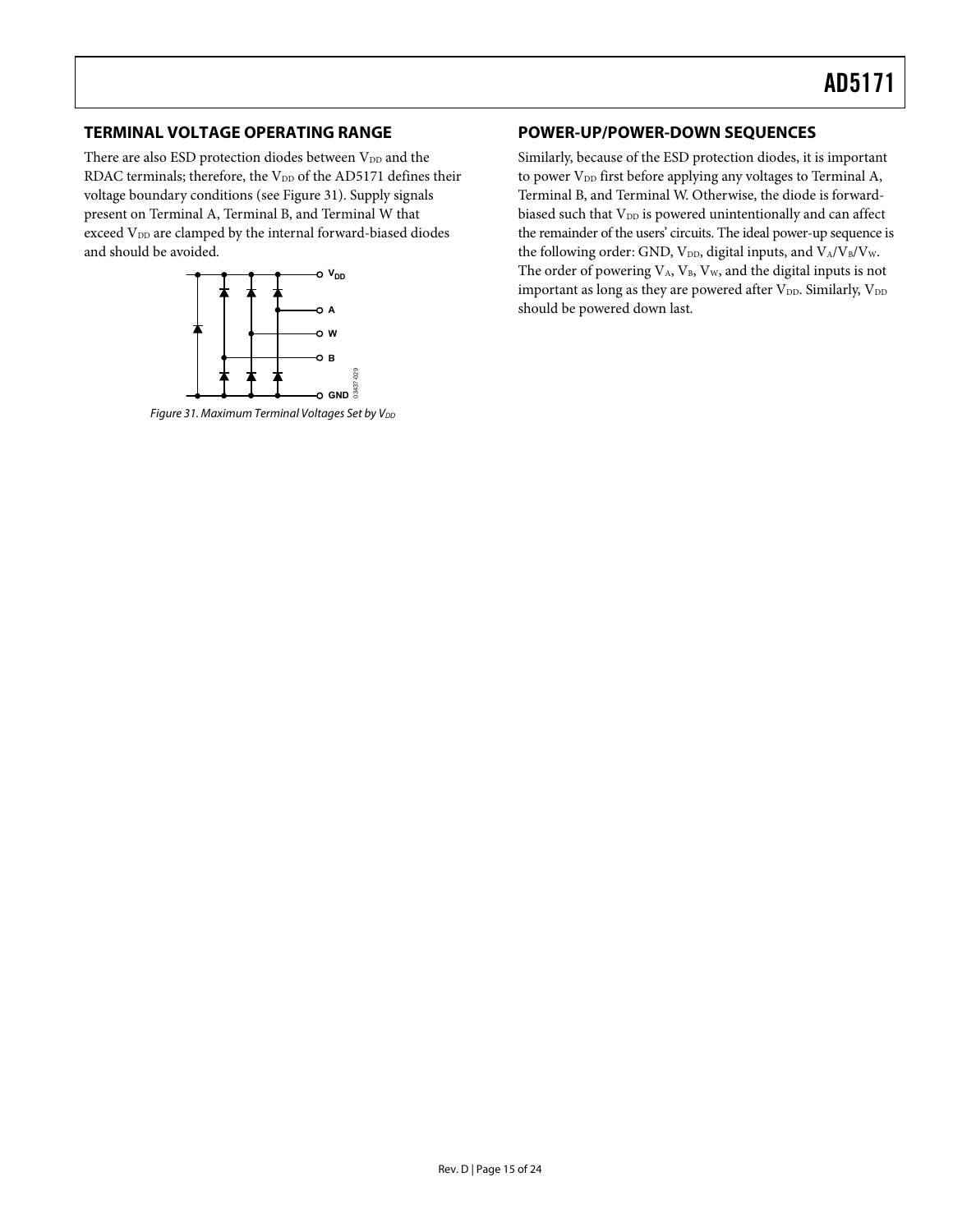### <span id="page-15-0"></span>CONTROLLING THE AD5171

There are two ways of controlling the AD5171. Users can either program the devices with computer software or employ external I 2 C controllers.

### **SOFTWARE PROGRAMMING**

Due to the advantage of the one-time programmable feature, users may consider programming the device in the factory before shipping it to the end users. Analog Devices offers device programming software that can be implemented in the factory on PCs running Windows 95 to Windows XP platforms. As a result, external controllers are not required, which significantly reduces development time.

The program is an executable file that does not require the user to know any programming languages or programming skills. It is easy to set up and use. [Figure 32](#page-15-3) shows the software interface. The software can be downloaded from the [AD5171](http://www.analog.com/AD5171) product page.



Figure 32. Software Interface

### <span id="page-15-3"></span>**Write**

<span id="page-15-4"></span>The AD5171 starts at midscale after power-up prior to the OTP programming. To increment or decrement the resistance, move the scrollbar on the left. To write any specific values, use the bit pattern control in the upper screen and click **Run**. The format of writing data to the device is shown in [Table 8](#page-15-1). Once the desired setting is found, click **Program Permanent** to blow the internal fuse links for permanent setting. The user can also set the programming bit pattern in the upper screen and click **Run** to achieve the same result.

### **Read**

To read the validation bits and data from the device, click **Read**. The user may also set the bit pattern in the upper screen and click **Run**. The format of reading data out from the device is shown in [Table 9](#page-15-2).

### **DEVICE PROGRAMMING**

To apply the device programming software in the factory, users need to modify a parallel port cable and configure Pin 2, Pin 3, Pin 15, and Pin 25 for SDA\_write, SCL, SDA\_read, and DGND, respectively, for the control signals (see [Figure 33](#page-15-4)). In addition, lay out the PCB of the AD5171 with SCL and SDA pads, as shown in [Figure 34](#page-15-5), such that pogo pins can be inserted for the factory programming.



Figure 33. Parallel Port Connection: Pin 2 = SDA\_write, Pin 3 = SCL, Pin 15 = SDA\_read, and Pin 25 = DGND



Figure 34. Recommended AD5171 PCB Layout

#### <span id="page-15-5"></span>**Table 8. SDA Write Mode Bit Format**

<span id="page-15-1"></span>

| -                          |  |  |  |  |  | ADO.                                   |  |  | $\mathbf{v}$ | $\blacksquare$<br>A | $\mathbf{v}$<br>$\cdot$ | $\mathbf{v}$ | $\mathbf{v}$<br>Δ | $\bullet$ | $\mathbf{v}$<br>A | "<br>. . | $\mathbf{v}$ | $\bullet$ | D <sub>5</sub> | -<br>D4 | D3<br>-- | r.<br>שע<br>the contract of the contract of the | D1 | D <sub>0</sub> |  |
|----------------------------|--|--|--|--|--|----------------------------------------|--|--|--------------|---------------------|-------------------------|--------------|-------------------|-----------|-------------------|----------|--------------|-----------|----------------|---------|----------|-------------------------------------------------|----|----------------|--|
| Slave<br>Byte<br>Address ` |  |  |  |  |  | -<br>tion Byte<br>----<br>Inst<br>ΊUC. |  |  |              |                     |                         | Data Byte    |                   |           |                   |          |              |           |                |         |          |                                                 |    |                |  |

03437-032

#### **Table 9. SDA Read Mode Bit Format**

<span id="page-15-2"></span>

|                                                      |  |  |  |  |  | ADC |  | . . | E <sub>0</sub> | D <sub>5</sub> | D <sub>4</sub> | D <sub>3</sub> | --<br>້ | D1<br>- | D <sub>0</sub> |  |
|------------------------------------------------------|--|--|--|--|--|-----|--|-----|----------------|----------------|----------------|----------------|---------|---------|----------------|--|
| : Byte<br>Slave<br>ን Address<br>$\sim$ $\sim$<br>$-$ |  |  |  |  |  |     |  |     |                | Data Byte      |                |                |         |         |                |  |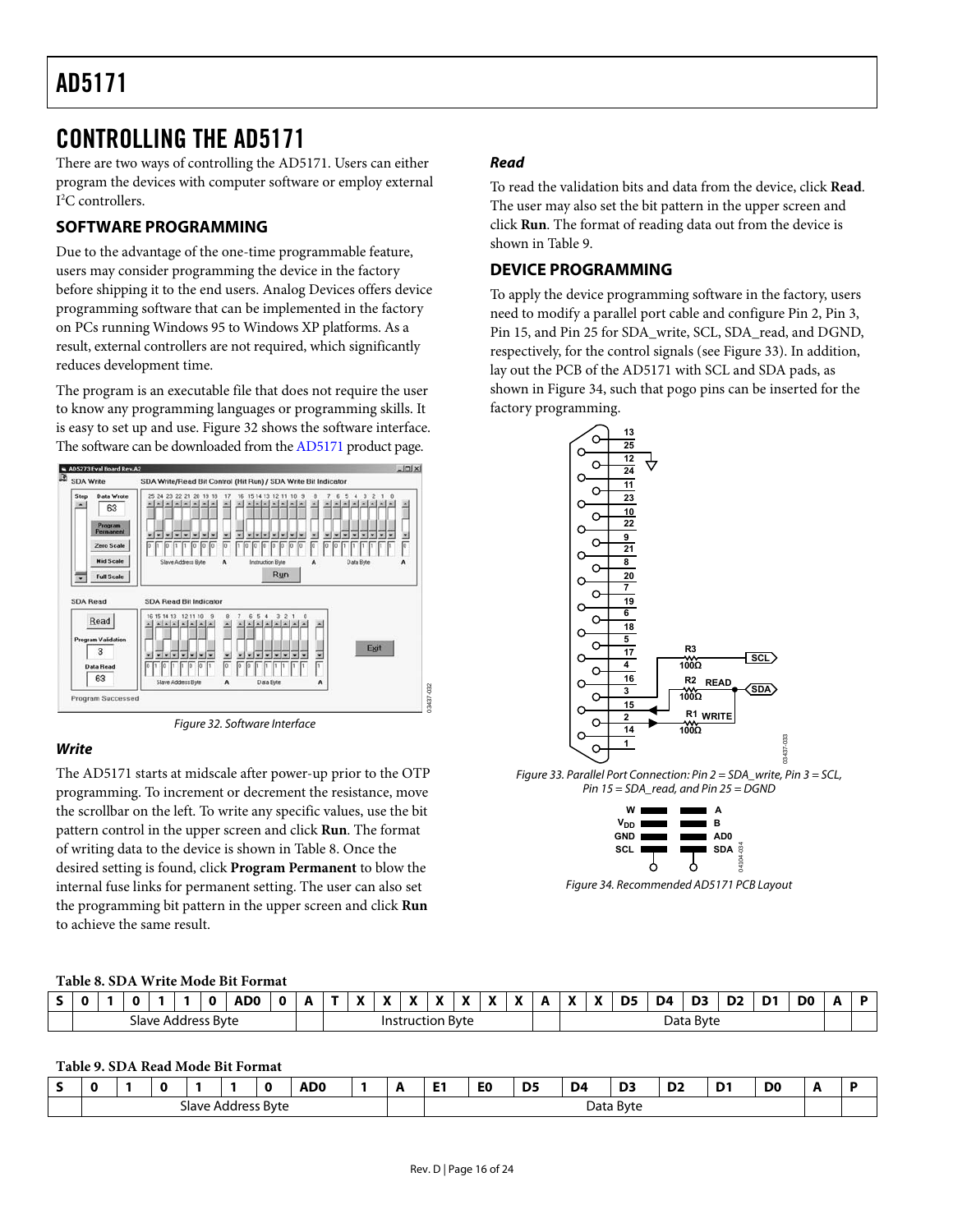#### <span id="page-16-0"></span>**Table 10. SDA Bits Definitions and Descriptions**

| Bit                    | <b>Description</b>                                                                                             |
|------------------------|----------------------------------------------------------------------------------------------------------------|
| S                      | <b>Start Condition.</b>                                                                                        |
| P                      | Stop Condition.                                                                                                |
| A                      | Acknowledge.                                                                                                   |
| AD <sub>0</sub>        | <sup>12</sup> C Device Address Bit. Allows a maximum of two AD5171s to be addressed.                           |
| X                      | Don't Care.                                                                                                    |
|                        | OTP Programming Bit. Logic 1 programs the wiper position permanently.                                          |
| D5, D4, D3, D2, D1, D0 | Data Bits.                                                                                                     |
| E1, E0                 | <b>OTP Validation Bits:</b>                                                                                    |
|                        | $0, 0$ = Ready to Program.                                                                                     |
|                        | $0, 1$ = Test Fuse Not Blown Successfully. For factory setup checking purpose only. Users should not see these |
|                        | combinations.                                                                                                  |
|                        | $1, 0$ = Fatal Error. Do not retry. Discard the unit.                                                          |
|                        | $1, 1$ = Programmed Successfully. No further adjustments are possible.                                         |

### **I 2 C CONTROLLER PROGRAMMING**

<span id="page-16-1"></span>

### <span id="page-16-3"></span><span id="page-16-2"></span>**I 2 C-COMPATIBLE 2-WIRE SERIAL BUS**

For users who prefer to use external controllers, the AD5171 can be controlled via an I<sup>2</sup>C-compatible serial bus; the part is connected to this bus as a slave device. The following section describes how the 2-wire I<sup>2</sup>C serial bus protocol operates (see [Figure 35](#page-16-1), [Figure 36](#page-16-2), and [Figure 37\)](#page-16-3).

The master initiates data transfer by establishing a start condition, which is when SDA goes from high to low while SCL is high (see [Figure 35](#page-16-1) and [Figure 36\)](#page-16-2). The following byte is the slave address byte, which consists of the 6 MSBs as a slave address defined as 010110. The next bit is AD0, which is an  $I<sup>2</sup>C$  device address bit. Depending on the states of their AD0 bits, two

AD5171s can be addressed on the same bus (see [Figure 38\)](#page-17-1). The last LSB is the  $R/\overline{W}$  bit, which determines whether data is read from, or written to, the slave device.

The slave address corresponding to the transmitted address bit responds by pulling the SDA line low during the 9<sup>th</sup> clock pulse (this is termed the acknowledge bit). At this stage, all other devices on the bus remain idle while the selected device waits for data to be written to, or read from, its serial register.

The write operation contains one instruction byte more than the read operation. The instruction byte in the write mode follows the slave address byte. The MSB of the instruction byte labeled T is the one-time programming bit. After acknowledging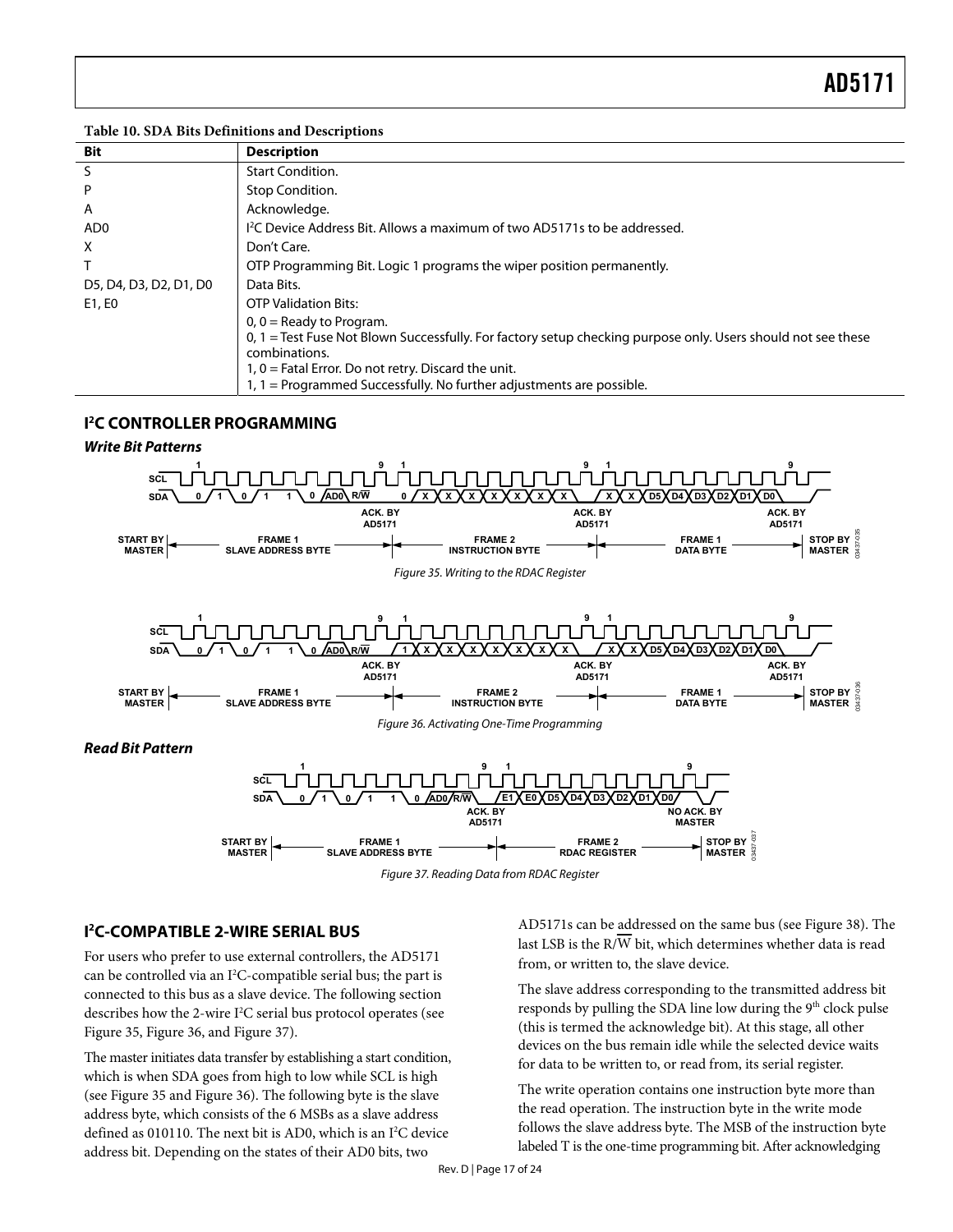<span id="page-17-0"></span>the instruction byte, the last byte in the write mode is the data byte. Data is transmitted over the serial bus in sequences of nine clock pulses (eight data bits followed by an acknowledge bit). The transitions on the SDA line must occur during the low period of SCL and remain stable during the high period of SCL (see [Figure 35\)](#page-16-1).

In read mode, the data byte follows immediately after the acknowledgment of the slave address byte. Data is transmitted over the serial bus in sequences of nine clock pulses (note the slight difference from the write mode; there are eight data bits followed by a no acknowledge bit). Similarly, the transitions on the SDA line must occur during the low period of SCL and remain stable during the high period of SCL (see [Figure 37](#page-16-3)).

<span id="page-17-1"></span>When all data bits are read or written, a stop condition is established by the master. A stop condition is defined as a lowto-high transition on the SDA line while SCL is high. In the write mode, the master pulls the SDA line high during the  $10<sup>th</sup>$ clock pulse to establish a stop condition (see [Figure 35](#page-16-1) and [Figure 36\)](#page-16-2). In the read mode, the master issues a no acknowledge for the 9<sup>th</sup> clock pulse, that is, the SDA line remains high. The master then brings the SDA line low before the 10<sup>th</sup> clock pulse, which goes high to establish a stop condition (see [Figure 37](#page-16-3)).

A repeated write function gives the user flexibility to update the RDAC output a number of times, except after permanent programming, addressing, and instructing the part only once. During the write cycle, each data byte updates the RDAC output. For example, after the RDAC has acknowledged its slave address and instruction bytes, the RDAC output updates after these two bytes. If another byte is written to the RDAC while it is still addressed to a specific slave device with the same instruction, this byte updates the output of the selected slave device. If different instructions are needed, the write mode has to be started with a new slave address, instruction, and data bytes. Similarly, a repeated read function of the RDAC is also allowed.

### **CONTROLLING TWO DEVICES ON ONE BUS**

[Figure 38](#page-17-1) shows two AD5171 devices on the same serial bus. Each has a different slave address because the state of each AD0 pin is different, which allows each device to be independently operated. The master device output bus line drivers are opendrain pull-downs in a fully I<sup>2</sup>C-compatible interface.



Figure 38. Two AD5171 Devices on One Bus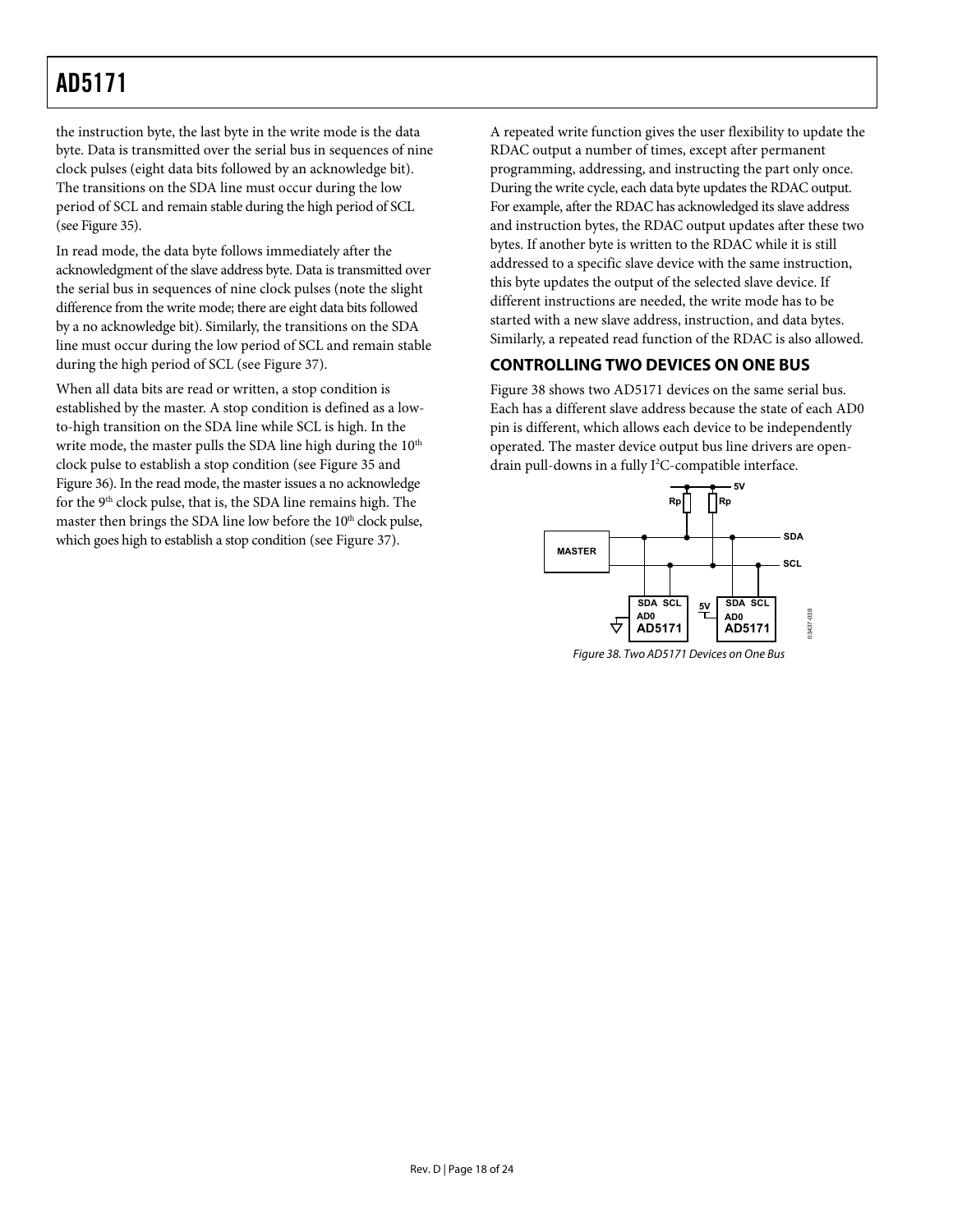### <span id="page-18-0"></span>APPLICATIONS INFORMATION **DAC**

It is common to buffer the output of the digital potentiometer as a DAC unless the load is much larger than R<sub>WB</sub>. The buffer can impede conversion and deliver higher current, if needed.



Figure 39. Programmable Voltage Reference (DAC)

### <span id="page-18-1"></span>**GAIN CONTROL COMPENSATION**

The digital potentiometers are commonly used in gain controls or sensor transimpedance amplifier signal conditioning applications (see [Figure 40](#page-18-2)). To avoid gain peaking, or in worstcase oscillation due to step response, a compensation capacitor is needed. In general, C2 in the range of a few picofarads to a few tenths of a picofarad is adequate for the compensation.



Figure 40. Typical Noninverting Gain Amplifier

### <span id="page-18-4"></span><span id="page-18-2"></span>**PROGRAMMABLE VOLTAGE SOURCE WITH BOOSTED OUTPUT**

For applications that require high current adjustment, such as a laser diode driver or tunable laser, a boosted voltage source can be considered (see [Figure 41](#page-18-3)).



<span id="page-18-5"></span><span id="page-18-3"></span>Figure 41. Programmable Booster Voltage Source

In this circuit, the inverting input of the op amp forces the Vour to be equal to the wiper voltage set by the digital potentiometer. The load current is then delivered by the supply via the N-Ch FET  $N_1$ .  $N_1$  power handling must be adequate to dissipate  $(V_{I} - V_{O}) \times I_{L}$  power. This circuit can source a maximum of 100 mA with a 5 V supply. For precision applications, a voltage reference, such as the [ADR421,](http://www.analog.com/ADR421) [ADR03](http://www.analog.com/ADR03), or [ADR370](http://www.analog.com/ADR370), can be applied at Terminal A of the digital potentiometer.

### **LEVEL SHIFTING FOR DIFFERENT VOLTAGE OPERATION**

If the SCL and SDA signals come from a low voltage logic controller and are below the minimum V $_{\text{IH}}$  level (0.7 V  $\times$  V<sub>DD</sub>), level shift the signals for read/write communications between the AD5171 and the controller. [Figure 42](#page-18-4) shows one of the implementations. For example, when SDA1 is at 2.5 V, M1 turns off, and SDA2 becomes 5 V. When SDA1 is at 0 V, M1 turns on, and SDA2 approaches 0 V. As a result, proper level shifting is established. M1 and M2 should be low threshold N-Ch power MOSFETs, such as FDV301N.



### **RESISTANCE SCALING**

The AD5171 offers 5 kΩ, 10 kΩ, 50 kΩ, and 100 kΩ nominal resistances. For users who need to optimize the resolution with an arbitrary full range resistance, the following techniques can be used. By paralleling a discrete resistor, a proportionately lower voltage appears at Terminal A to Terminal B, which is applicable only to the voltage divider mode (see [Figure 43](#page-18-5)).

This translates into a finer degree of precision because the step size at Terminal W is smaller. The voltage can be found as

$$
V_{W}(D) = \frac{(R_{AB} || R2)}{R3 + R_{AB} || R2} \times \frac{D}{64} \times V_{DD}
$$
\n
$$
V_{DD} \text{Y}_{DD}
$$
\n
$$
R3 \frac{1}{5}
$$
\n
$$
R2 \frac{1}{5}
$$
\n
$$
R3 \frac{1}{5}
$$
\n
$$
R4 \frac{1}{5}
$$
\n
$$
R5 \frac{1}{5}
$$
\n
$$
R4 \frac{1}{5}
$$
\n
$$
R5 \frac{1}{5}
$$
\n
$$
R6 \frac{1}{5}
$$
\n
$$
R7 \frac{1}{5}
$$
\n
$$
R8 \frac{1}{5}
$$
\n
$$
R8 \frac{1}{5}
$$
\n
$$
R9 \frac{1}{5}
$$
\n
$$
R1 \frac{1}{5}
$$
\n
$$
R3 \frac{1}{5}
$$
\n
$$
R4 \frac{1}{5}
$$
\n
$$
R5 \frac{1}{5}
$$
\n
$$
R8 \frac{1}{5}
$$
\n
$$
R9 \frac{1}{5}
$$
\n
$$
R1 \frac{1}{5}
$$
\n
$$
R2 \frac{1}{5}
$$
\n
$$
R3 \frac{1}{5}
$$
\n
$$
R4 \frac{1}{5}
$$
\n
$$
R5 \frac{1}{5}
$$
\n
$$
R6 \frac{1}{5}
$$
\n
$$
R8 \frac{1}{5}
$$
\n
$$
R9 \frac{1}{5}
$$
\n
$$
R1 \frac{1}{5}
$$
\n
$$
R2 \frac{1}{5}
$$
\n
$$
R3 \frac{1}{5}
$$
\n
$$
R4 \frac{1}{5}
$$
\n
$$
R5 \frac{1}{5}
$$
\n
$$
R8 \frac{1}{5}
$$
\n
$$
R9 \frac{1}{5}
$$
\n
$$
R1 \frac{1}{5}
$$
\n
$$
R2 \frac{1}{5}
$$
\n
$$
R5 \frac{1}{5}
$$
\n
$$
R8 \frac{1}{5}
$$
\n
$$
R9 \frac{1}{5}
$$
\n

Figure 43. Lowering the Nominal Resistance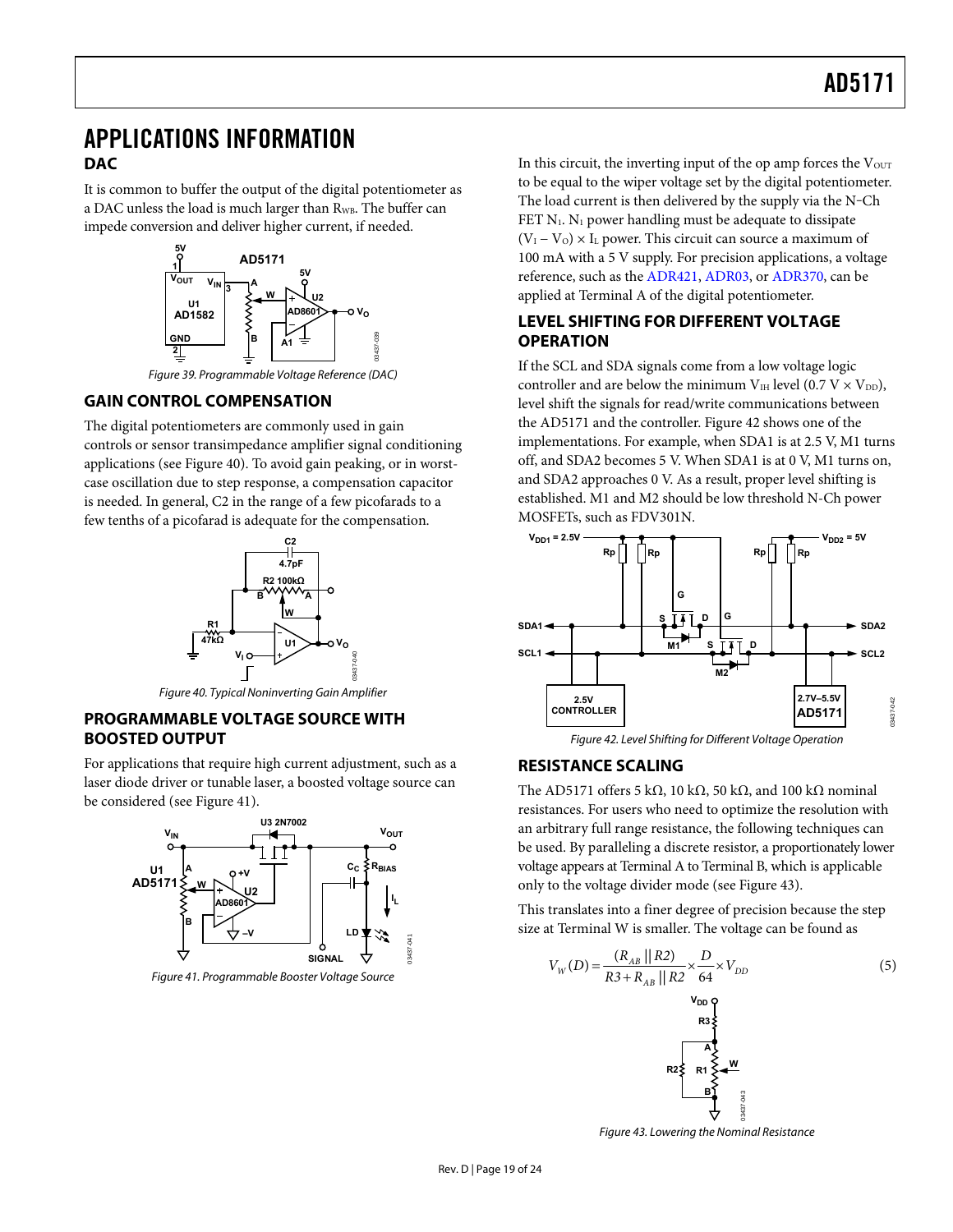<span id="page-19-0"></span>For log taper adjustment, such as volume control, [Figure 44](#page-19-1) shows another way of resistance scaling. In this circuit, the smaller the R2 with respect to RAB, the more it behaves like the pseudo log taper characteristic. The wiper voltage is simply



Figure 44. Resistor Scaling with Log Adjustment Characteristics

### <span id="page-19-1"></span>**RESOLUTION ENHANCEMENT**

<span id="page-19-3"></span>The resolution can be doubled in the potentiometer mode of operation by using three digital potentiometers. Borrowed from the Analog Devices patented RDAC segmentation technique, users can configure three AD5171s to double the resolution (see [Figure 45](#page-19-2)). First, U3 must be parallel with a discrete resistor,  $R_{P}$ , which is chosen to be equal to a step resistance ( $R_P = R_{AB}/64$ ). Adjusting U1 and U2 together forms the coarse 6-bit adjustment, and adjusting U3 alone forms the finer 6-bit adjustment. As a result, the effective resolution becomes 12-bit.

<span id="page-19-2"></span>

### **RDAC CIRCUIT SIMULATION MODEL**

The internal parasitic capacitances and the external capacitive loads dominate the ac characteristics of the digital potentiometers. Configured as a potentiometer divider, the –3 dB bandwidth of the AD5171 (5 kΩ resistor) measures 1.5 MHz at half scale. [Figure 14](#page-8-0) to [Figure 17](#page-9-0) provide the large signal BODE plot characteristics of the four available resistor versions: 5 k $\Omega$ , 10 kΩ, 50 kΩ, and 100 kΩ. A parasitic simulation model is shown in [Figure 46](#page-19-3). Listing 1 provides a macro model net list for the 10 k $\Omega$  device.



Figure 46. Circuit Simulation Model for RDAC = 10 kΩ

#### **Listing 1. Macro Model Net List for RDAC**

|         |              | . PARAM D=64, RDAC=10E3    |                        |
|---------|--------------|----------------------------|------------------------|
| $\star$ |              |                            |                        |
| $\star$ |              | $.SUBCKT$ DPOT $(A, W, B)$ |                        |
| CA      | Α            | O                          | $25E - 12$             |
| RWA     | $\mathbb{A}$ | W                          | $\{(1-D/64)*RDAC+60\}$ |
| СW      | W            | 0                          | $55E - 12$             |
| RWB     | W            | B                          | $(D/64*RDAC+60)$       |
| CВ      | В            | O                          | $25E - 12$             |
| $\star$ |              |                            |                        |

.ENDS DPOT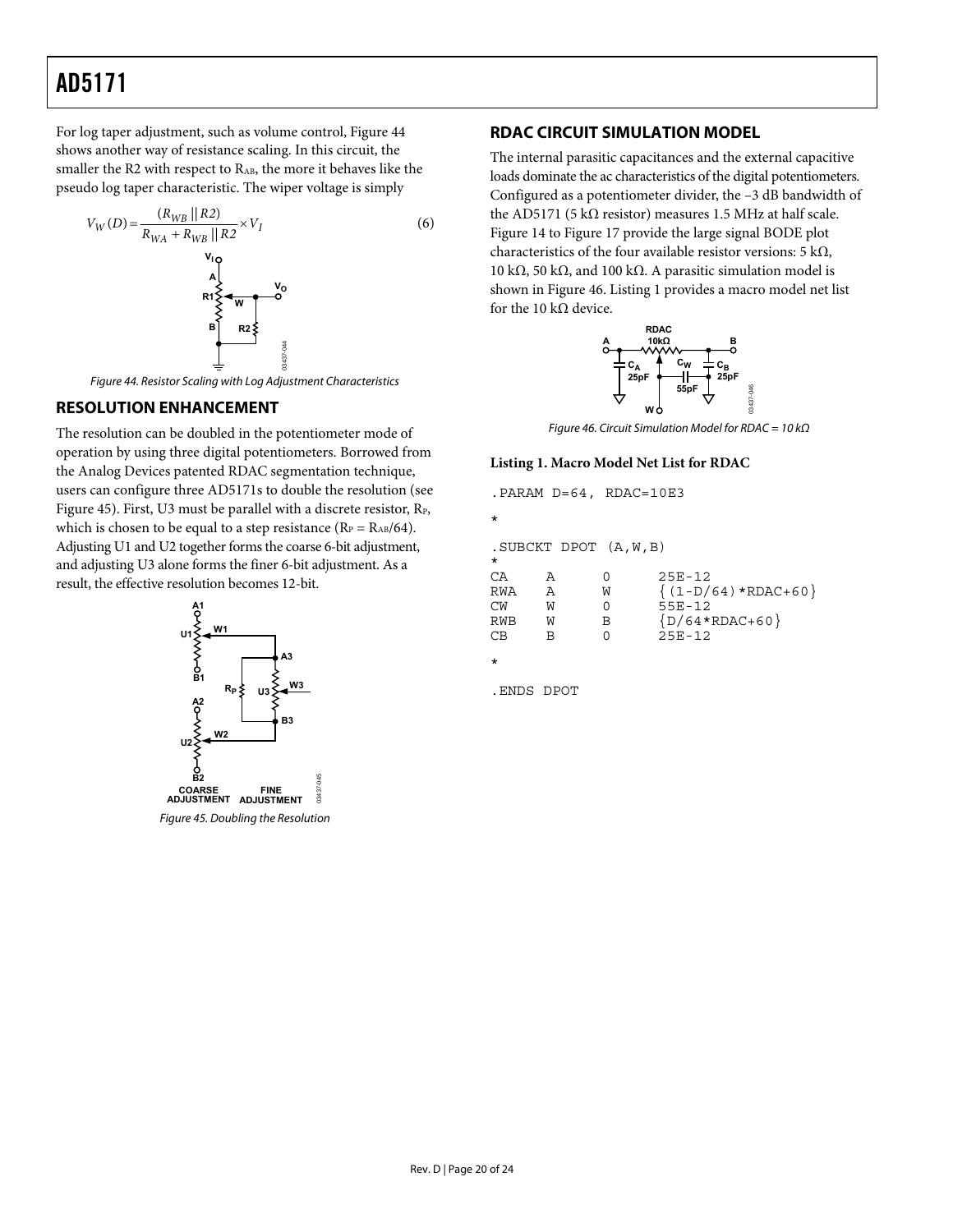### <span id="page-20-0"></span>EVALUATION BOARD



Figure 47. Evaluation Board Schematic

The AD5171 evaluation board comes with a dual op amp [AD822](http://www.analog.com/AD822) and a 2.5 V reference [ADR03.](http://www.analog.com/ADR03) Users can configure many building block circuits with minimal components needed. [Figure 48](#page-20-1) shows one of the examples. There is space available on the board where users can build additional circuits for further evaluations as shown in [Figure 49](#page-20-2).

<span id="page-20-2"></span><span id="page-20-1"></span>



Figure 49. Evaluation Board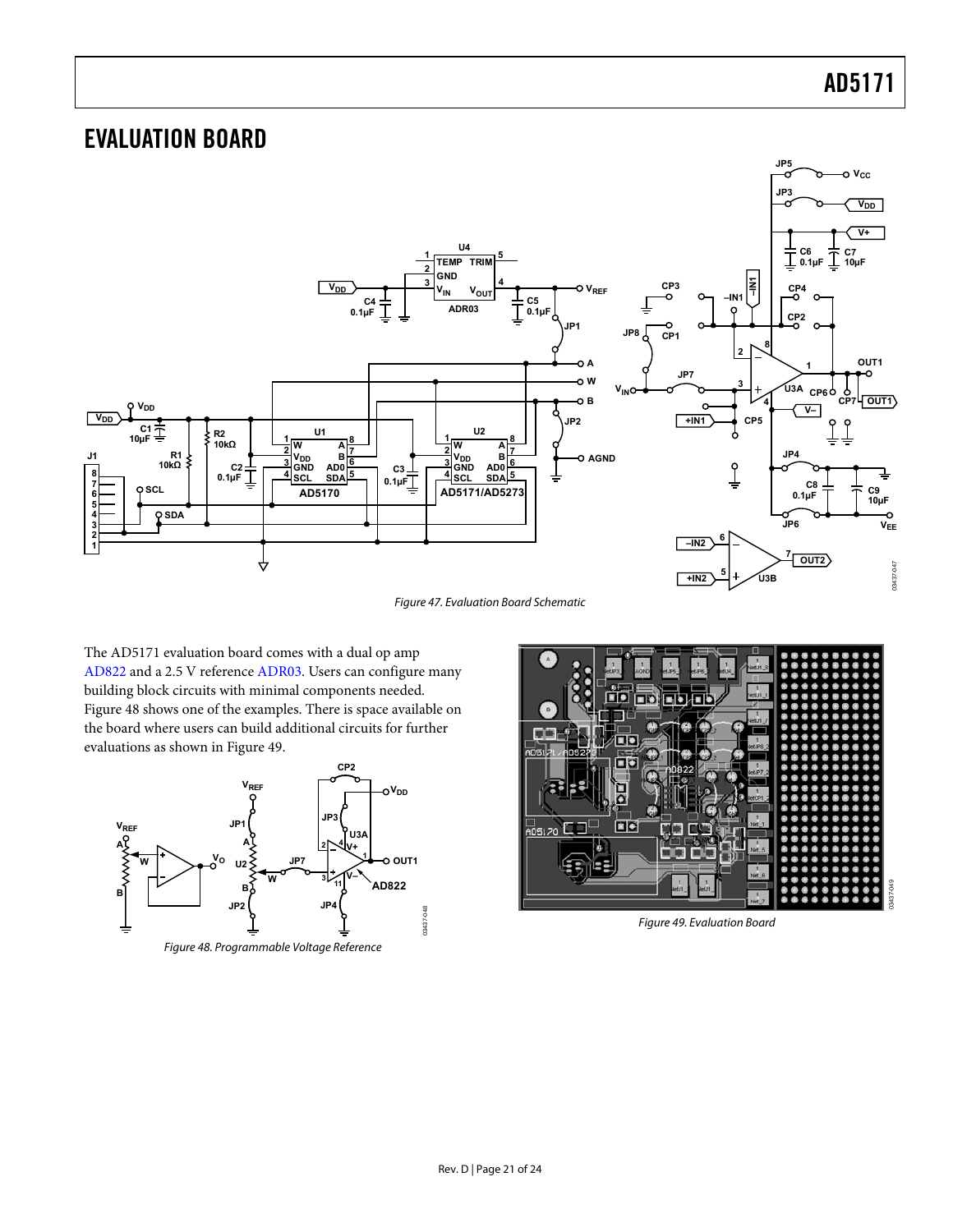### <span id="page-21-0"></span>OUTLINE DIMENSIONS



**COMPLIANT TO JEDEC STANDARDS MO-178-BA**

Figure 50. 8-Lead Small Outline Transistor Package [SOT-23] (RJ-8) Dimensions shown in millimeters

#### **ORDERING GUIDE**

<span id="page-21-1"></span>

| Model <sup>1</sup>            | $R_{AB}$ (k $\Omega$ ) | <b>Temperature Range</b>            | <b>Package Description</b> | <b>Package Option</b> | <b>Ordering Quantity</b> | <b>Branding</b>   |
|-------------------------------|------------------------|-------------------------------------|----------------------------|-----------------------|--------------------------|-------------------|
| AD5171BRJ5-R2                 | 5                      | $-40^{\circ}$ C to $+125^{\circ}$ C | 8-Lead SOT-23              | $RJ-8$                | 250                      | D <sub>12</sub>   |
| AD5171BRJ5-RL7                | 5                      | $-40^{\circ}$ C to $+125^{\circ}$ C | 8-Lead SOT-23              | $RJ-8$                | 3000                     | D <sub>12</sub>   |
| AD5171BRJZ5-R2 <sup>2</sup>   | 5                      | $-40^{\circ}$ C to $+125^{\circ}$ C | 8-Lead SOT-23              | $RJ-8$                | 250                      | D12#              |
| AD5171BRJZ5-R7 <sup>2</sup>   | 5                      | $-40^{\circ}$ C to $+125^{\circ}$ C | 8-Lead SOT-23              | $RJ-8$                | 3000                     | D12#              |
| AD5171BRJ10-R2                | 10                     | $-40^{\circ}$ C to $+125^{\circ}$ C | 8-Lead SOT-23              | $RJ-8$                | 250                      | D <sub>13</sub>   |
| AD5171BRJ10-RL7               | 10                     | $-40^{\circ}$ C to $+125^{\circ}$ C | 8-Lead SOT-23              | $RJ-8$                | 3000                     | D <sub>13</sub>   |
| AD5171BRJZ10-R2 <sup>2</sup>  | 10                     | $-40^{\circ}$ C to $+125^{\circ}$ C | 8-Lead SOT-23              | $RJ-8$                | 250                      | D13#              |
| AD5171BRJZ10-R7 <sup>2</sup>  | 10                     | $-40^{\circ}$ C to $+125^{\circ}$ C | 8-Lead SOT-23              | $RJ-8$                | 3000                     | D13#              |
| AD5171BRJ50-R2                | 50                     | $-40^{\circ}$ C to $+125^{\circ}$ C | 8-Lead SOT-23              | $RJ-8$                | 250                      | D <sub>14</sub>   |
| AD5171BRJ50-RL7               | 50                     | $-40^{\circ}$ C to $+125^{\circ}$ C | 8-Lead SOT-23              | $RJ-8$                | 3000                     | D <sub>14</sub>   |
| AD5171BRJZ50-R2 <sup>2</sup>  | 50                     | $-40^{\circ}$ C to $+125^{\circ}$ C | 8-Lead SOT-23              | $RJ-8$                | 250                      | D14#              |
| AD5171BRJZ50-R7 <sup>2</sup>  | 50                     | $-40^{\circ}$ C to $+125^{\circ}$ C | 8-Lead SOT-23              | $RJ-8$                | 3000                     | D14#              |
| AD5171BRJ100-R2               | 100                    | $-40^{\circ}$ C to $+125^{\circ}$ C | 8-Lead SOT-23              | $RJ-8$                | 250                      | D <sub>15</sub>   |
| AD5171BRJ100-RL7              | 100                    | $-40^{\circ}$ C to $+125^{\circ}$ C | 8-Lead SOT-23              | $RJ-8$                | 3000                     | D <sub>15</sub>   |
| AD5171BRJZ100-R2 <sup>2</sup> | 100                    | $-40^{\circ}$ C to $+125^{\circ}$ C | 8-Lead SOT-23              | $RJ-8$                | 250                      | D <sub>15</sub> # |
| AD5171BRJZ100-R7 <sup>2</sup> | 100                    | $-40^{\circ}$ C to $+125^{\circ}$ C | 8-Lead SOT-23              | $RJ-8$                | 3000                     | D <sub>15</sub> # |
| AD5171EVAL <sup>3</sup>       | 10                     |                                     | <b>Evaluation Board</b>    |                       |                          |                   |

1 Parts have a YWW or #YWW marking on the bottom of the package. Y shows the year that the part was made, for example, Y = 5 for 2005. WW shows the work week that the part was made.

 $2 Z =$  RoHS Compliant Part, # denotes RoHS compliant part may be top or bottom marked.

3 The evaluation board is shipped with three pieces of 10 kΩ parts. Users should order extra samples or different resistance options if needed.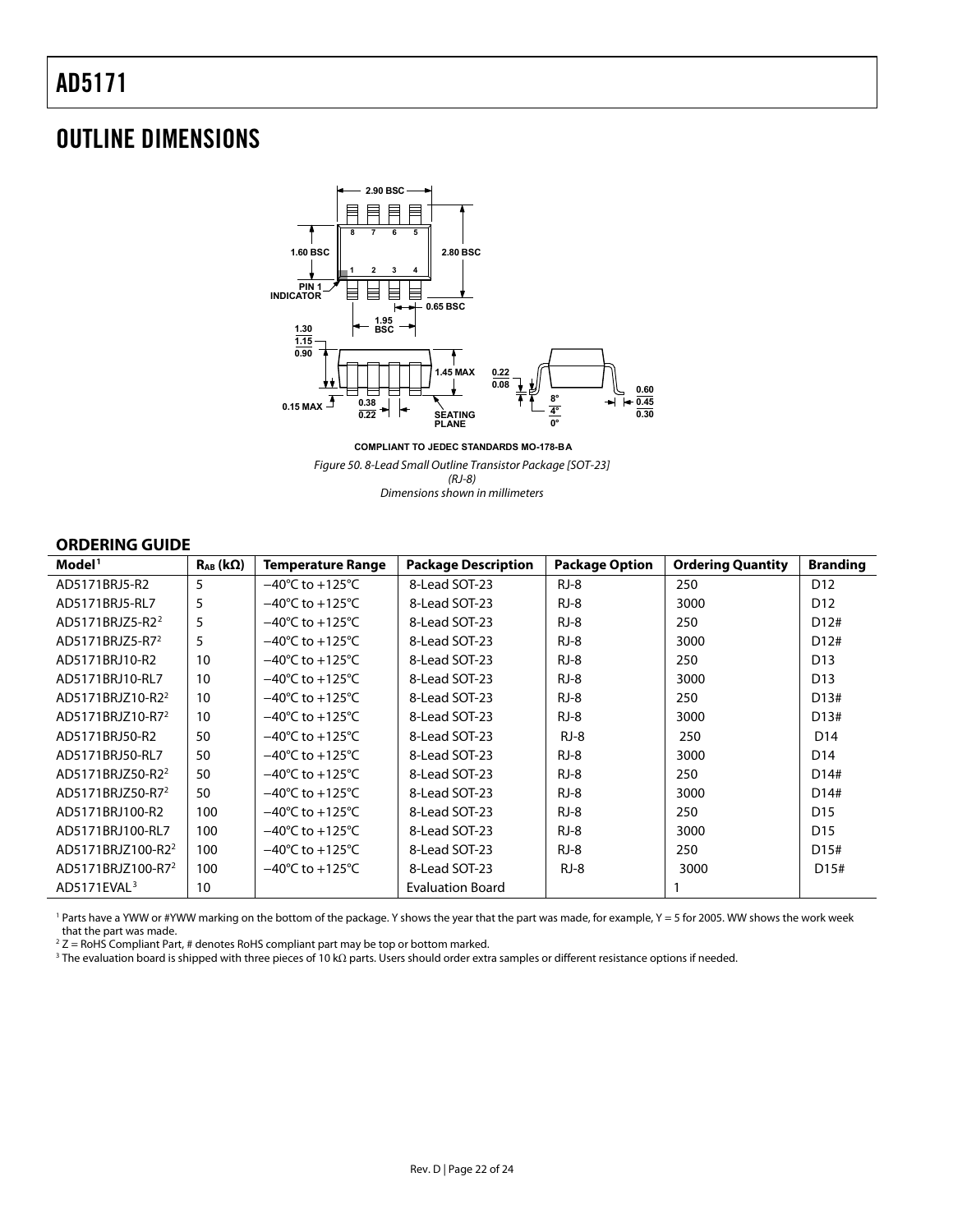## **NOTES**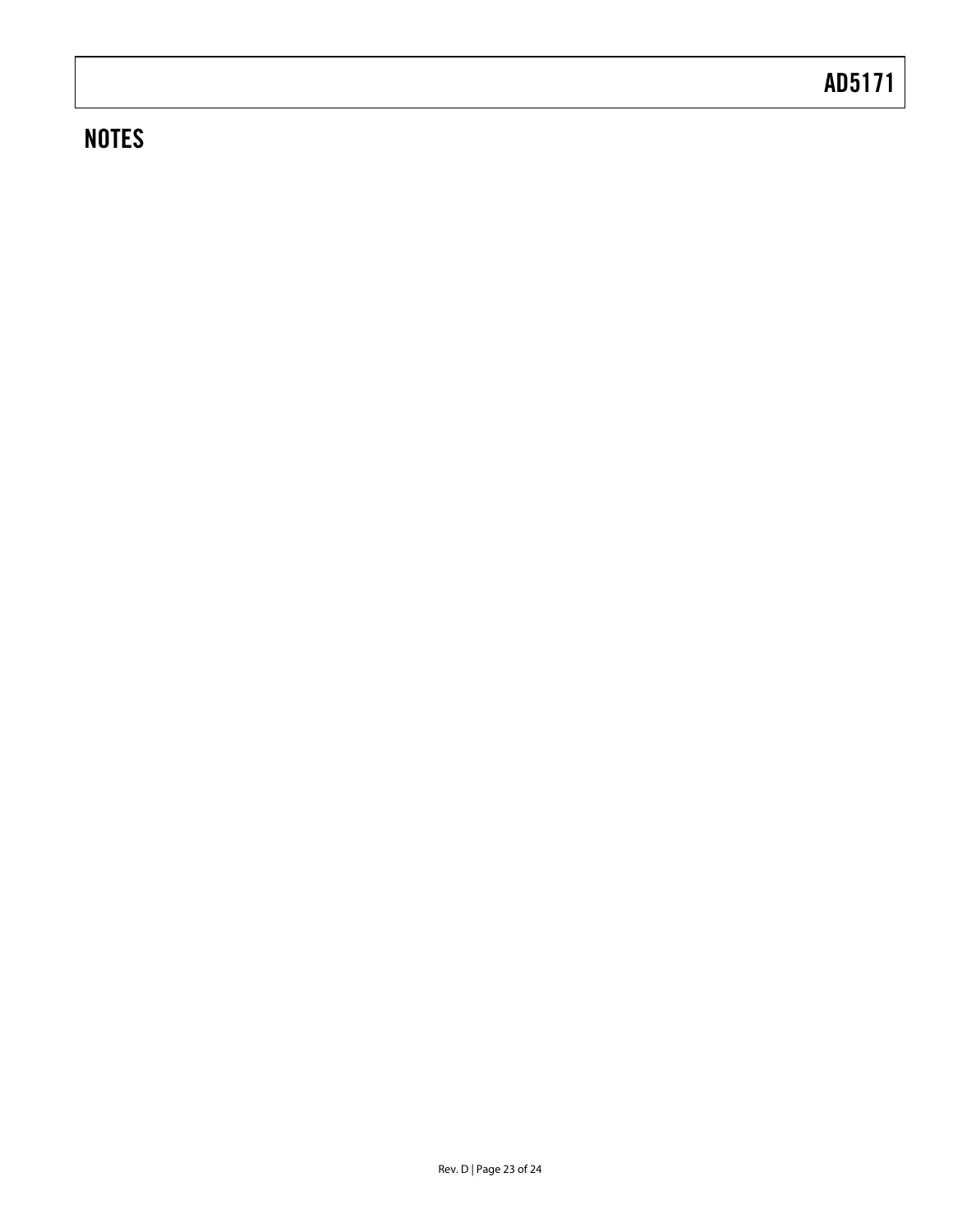### **NOTES**

Purchase of licensed I<sup>2</sup>C components of Analog Devices or one of its sublicensed Associated Companies conveys a license for the purchaser under the Philips I<sup>2</sup>C Patent Rights to use these components in an I<sup>2</sup>C system, provided that the system conforms to the I<sup>2</sup>C Standard Specification as defined by Philips.

**©2004–2008 Analog Devices, Inc. All rights reserved. Trademarks and registered trademarks are the property of their respective owners. D03437-0-7/08(D)** 



www.analog.com

Rev. D | Page 24 of 24